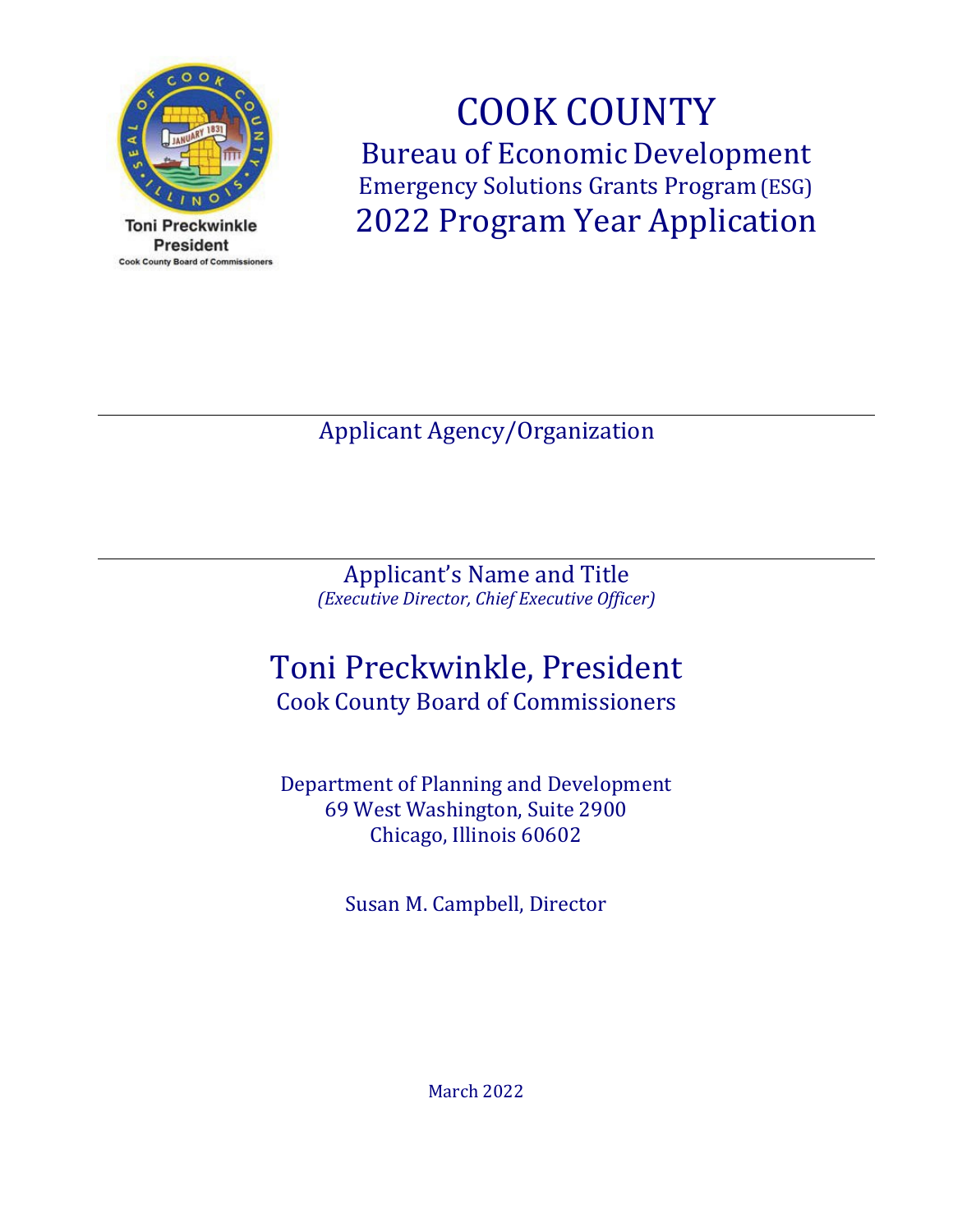

#### APPLICATION CHECKLIST

Please complete all applicable sections of the application before submitting, and make sure that the person who signed your application is the person authorized to sign in your resolution.

Please use the following checklist to ensure that your application package is complete and includes the requested attachments. Omission of items does not necessarily preclude your application from consideration but will negatively affect the application score.

**Non-Profit Agency** (Form samples are attached.)

Resolution and Certification of Resolution – (See Form A and Form B at the end of the application for samples.)

Matching Funds Certification  $-$  (See Form C at the end of the application.)

Racial Equity Information ‐ Form D

List of Board of Directors

Copy of  $501(c)3$ 

Current Certificate of Good Standing (dated within the last 45 days)

Copy of Articles of Incorporation or Copy of Amended Articles of Incorporation, if amended, **from the Illinois Secretary of State**.

Most current Audited Financial Statements – Submit your A133 Single Audit, if applicable. Otherwise, submit your latest audited financials. If you do not have audited financials, you may submit other financial documents for consideration. Audited financials are preferred.

**Note: You will lose 15 points for each of the items in the checklist above that are missing from your submitted application package. For more about application scoring, please see the application guide.**

**\* Please submit an electronic copy of the completed application PDF, with all related attachments, through the Cook County CDBG application submission page at: <https://www.cookcountyil.gov/service/2020esg> \***

*The deadline for submitting all applications is:* **Friday, April 15, 2022, 5:00PM (Applications received after this date and time will not be accepted. No exceptions.)**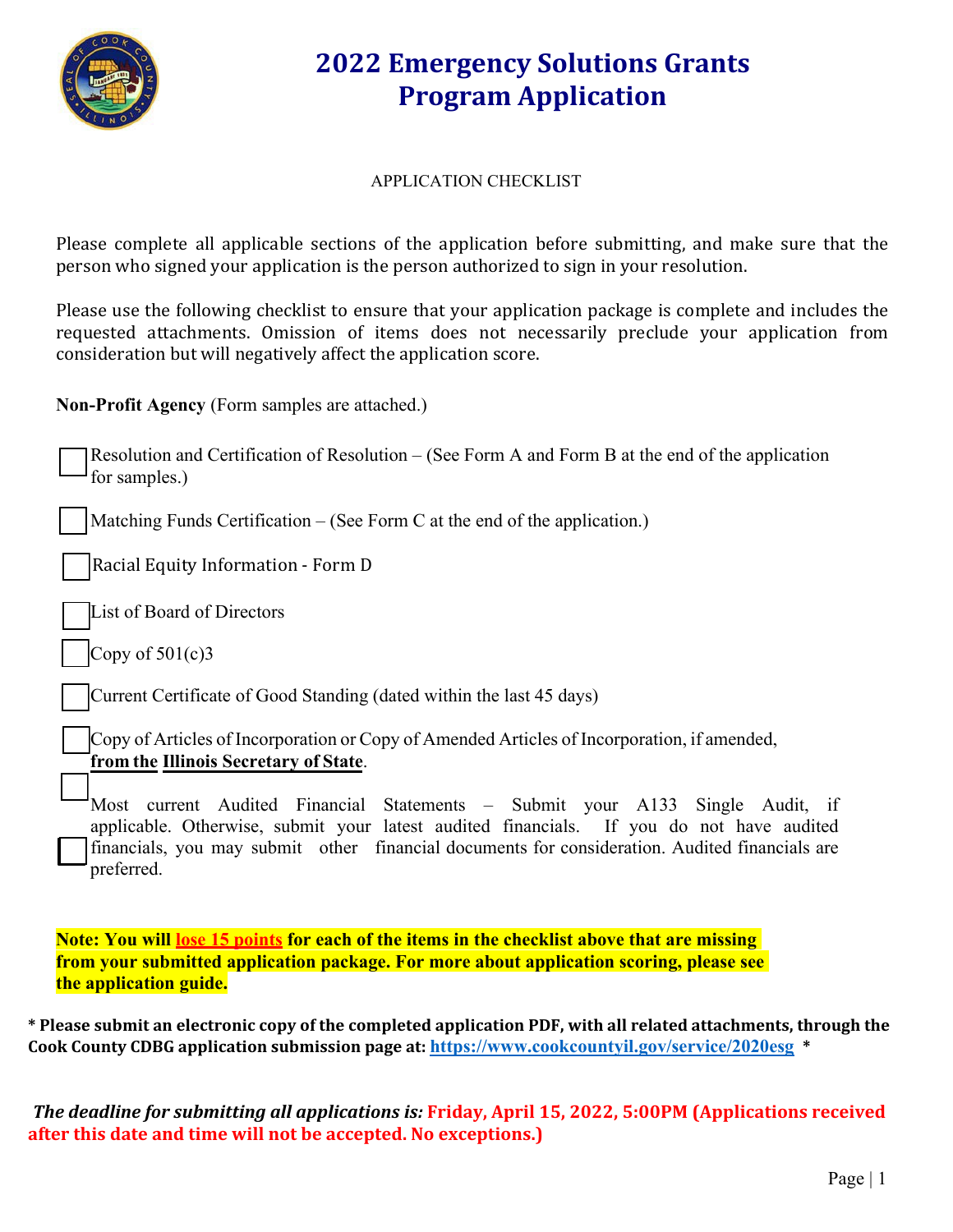

#### **APPLICANT INFORMATION SHEET**

| Applicant/Organization<br>Name:              |                                                                                                                                       |
|----------------------------------------------|---------------------------------------------------------------------------------------------------------------------------------------|
| Executive Director/CEO: New York 2014        |                                                                                                                                       |
| E-mail Address:                              | <u> 1989 - Johann Stoff, deutscher Stoffen und der Stoffen und der Stoffen und der Stoffen und der Stoffen und der</u>                |
| Project Manager Name & Title:                |                                                                                                                                       |
| E-mail Address:                              |                                                                                                                                       |
| Telephone:                                   |                                                                                                                                       |
| <b>Applicant Website Address:</b>            |                                                                                                                                       |
| <b>Funding Request</b>                       |                                                                                                                                       |
| <b>ESG Components</b>                        |                                                                                                                                       |
| Homelessness Prevention:<br>Rapid Rehousing: |                                                                                                                                       |
| <b>Street Outreach:</b>                      | <u> 1980 - Johann Barn, fransk politik (</u><br>$\sqrt{\ }$                                                                           |
| <b>Emergency Shelter:</b>                    | $\overline{\mathcal{S}}$                                                                                                              |
| HMIS:                                        | $\mathbb{S}$                                                                                                                          |
| <b>Total Amount Requested:</b>               |                                                                                                                                       |
| <b>Total Matching Funds:</b>                 | $\mathcal{S}$<br><u> 1989 - Jan Stein Stein Stein Stein Stein Stein Stein Stein Stein Stein Stein Stein Stein Stein Stein Stein S</u> |

**\*The signature below must be from the person authorized to sign the application in your resolution. \***

Signature Date

**Title**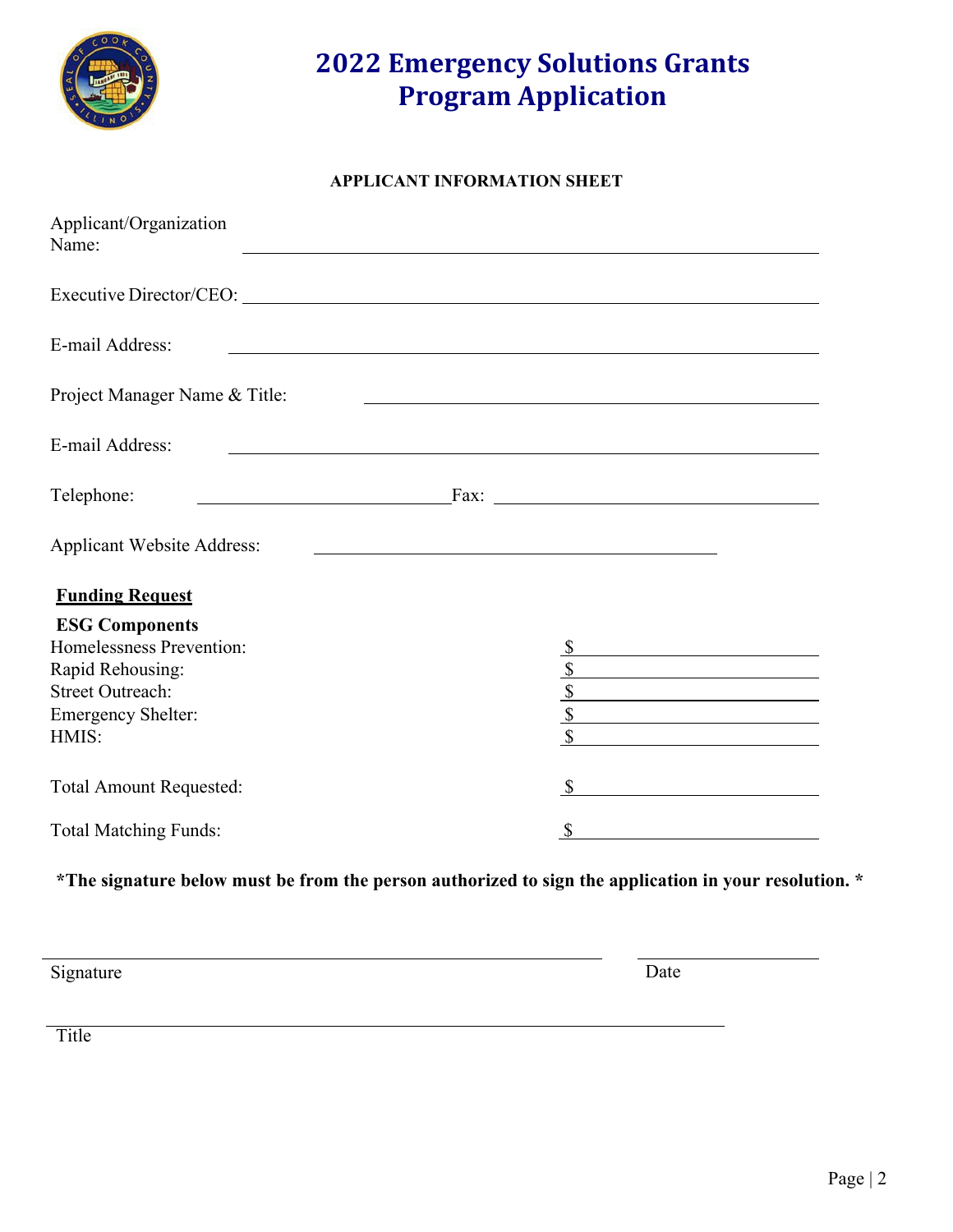

#### **APPLICANT INFORMATION SHEET (CONT'D)**

|                                                                                                                                                                                                                             | 2022 PROGRAM YEAR - October 1, 2022 through September 30, 2023 | Please complete all pages for each project, as applicable |                               |                                              |
|-----------------------------------------------------------------------------------------------------------------------------------------------------------------------------------------------------------------------------|----------------------------------------------------------------|-----------------------------------------------------------|-------------------------------|----------------------------------------------|
|                                                                                                                                                                                                                             |                                                                |                                                           |                               |                                              |
| <b>Applicant Address:</b>                                                                                                                                                                                                   |                                                                |                                                           |                               |                                              |
| City:                                                                                                                                                                                                                       |                                                                | Illinois                                                  | Zip Code:                     |                                              |
| <b>County Commissioner District:</b>                                                                                                                                                                                        |                                                                |                                                           |                               |                                              |
| Project Title:                                                                                                                                                                                                              |                                                                |                                                           |                               |                                              |
| Is this project consistent with Cook County's<br>2015-2019 Consolidated Plan? • Moving to<br>Implementation - (Cook County's 2020-2024<br>Consolidated Plan and CEDS) If no, "STOP".<br>DUNS Number (Required for Funding): |                                                                |                                                           | Yes                           | No                                           |
|                                                                                                                                                                                                                             |                                                                |                                                           |                               |                                              |
| FEIN Number:                                                                                                                                                                                                                |                                                                |                                                           | CFDA Number:                  | 14.231                                       |
| <b>Purpose of the Project</b><br>(check all that apply):                                                                                                                                                                    | <b>Help Prevent Homelessness</b>                               |                                                           | Help the Homeless             | Help those fleeing from<br>domestic violence |
| <b>Type of Applicant</b><br>(check as many as<br>apply):                                                                                                                                                                    | Faith<br>Domestic<br><b>Based</b><br>Violence<br>Agency        | Youth<br>Agency                                           | Location<br>with<br>Emergency | Primarily<br>Prevention<br>Agency            |

Shelter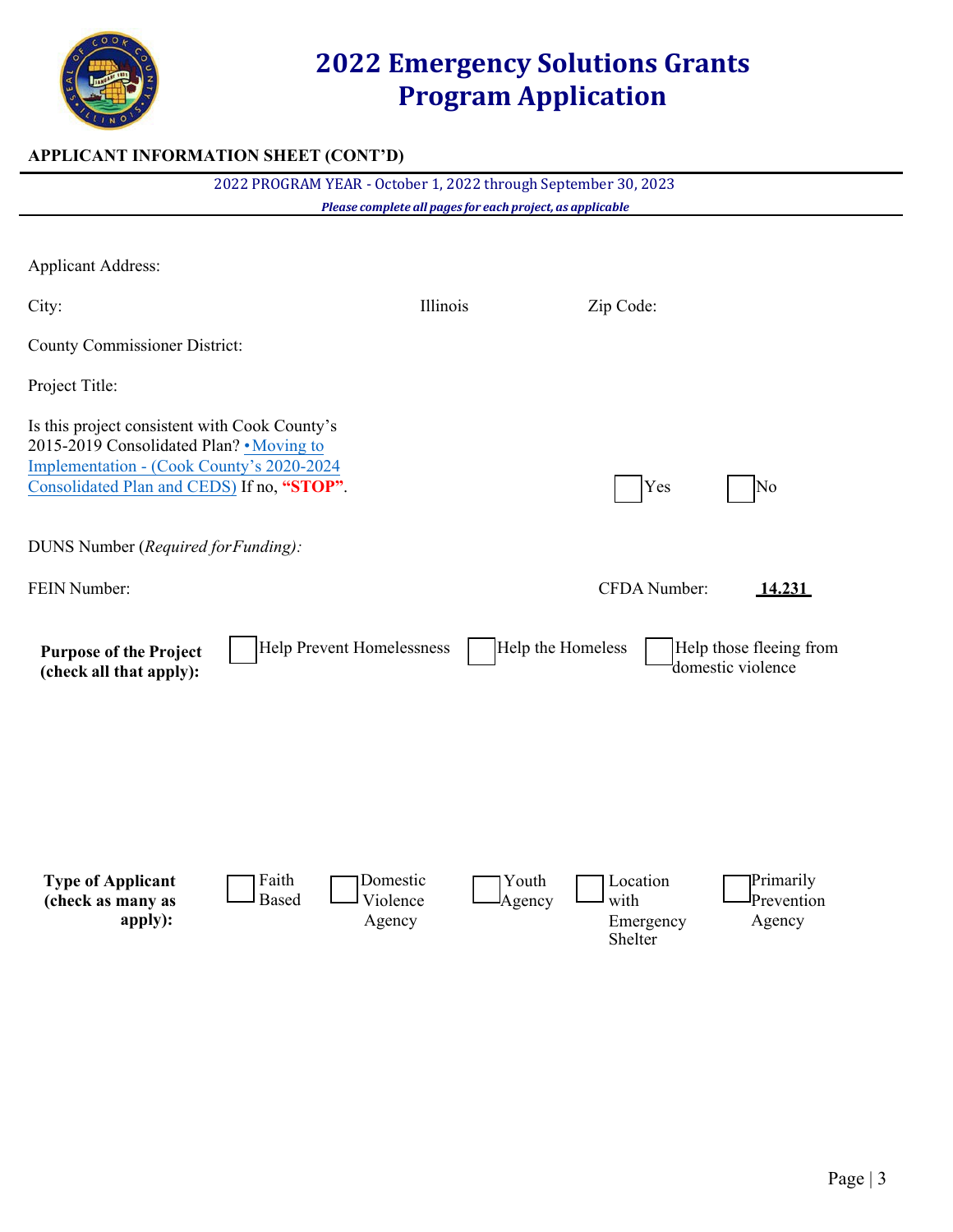

#### **SUMMARY AND PROJECT DESCRIPTION**

**Project Service Area/Geographic Location** *(Specify municipalities or zip codes served, if possible)*:

Shelter Address (when applicable):

**Summary of Project** (150 words or less):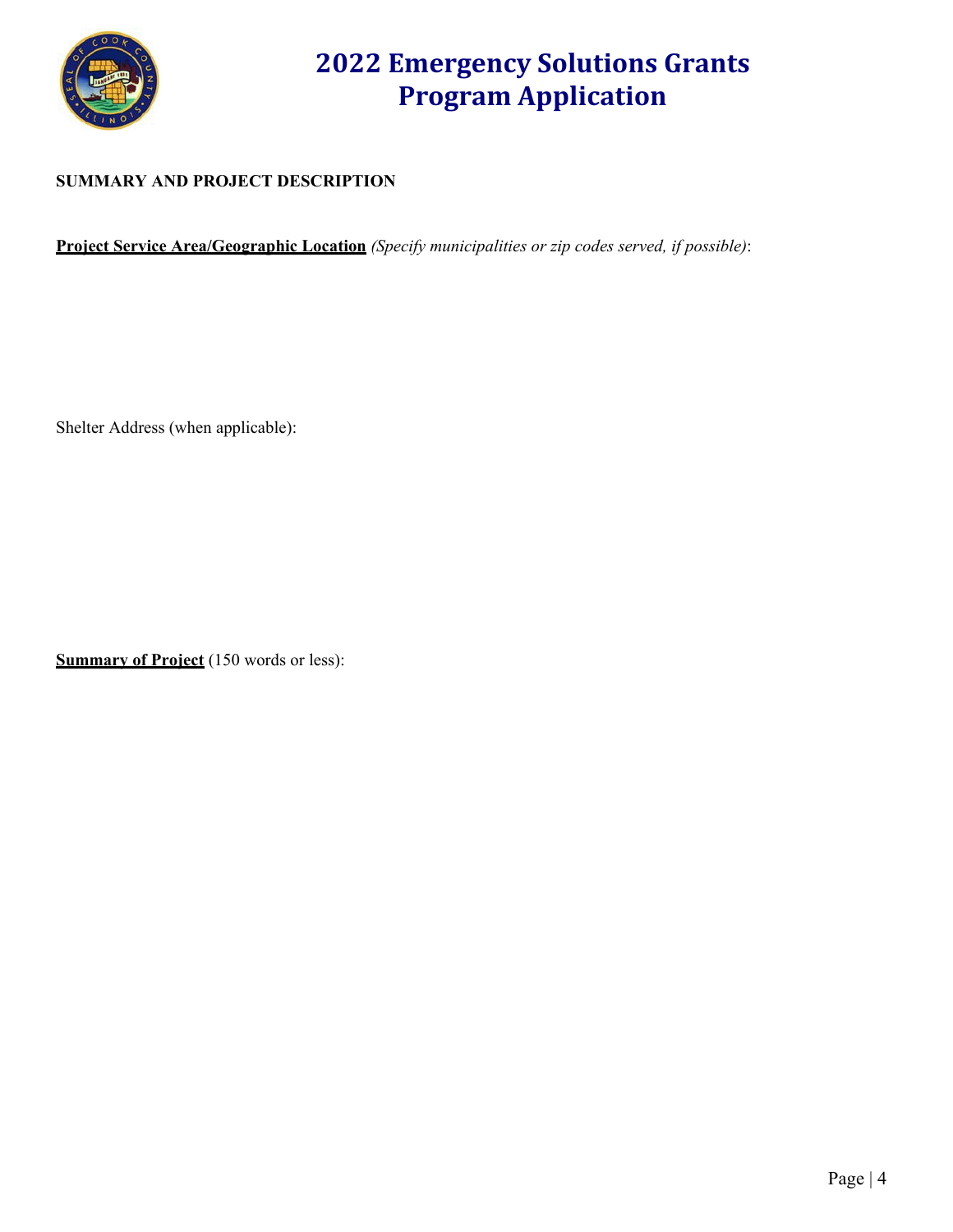

#### **PROJECT ELIGIBILITY**

How does the project meet all eligible requirements for HUD and Cook County? (See 24 CFR 576 and Application Guide)

#### **CONTINUUM of CARE and HMIS PARTICIPATATION PLAN**

|                                                                                           | Yes | N <sub>o</sub> | Planned |
|-------------------------------------------------------------------------------------------|-----|----------------|---------|
| Is your organization an active member of the Cook County Continuum of Care?               |     |                |         |
| Is your organization active in the local Community Based Service Area (AHAND, SSCH,       |     |                |         |
| and WSCH)?                                                                                |     |                |         |
| Is your organization actively participating in the Continuum of Care Homeless Management  |     |                |         |
| Information System (HMIS) process?                                                        |     |                |         |
| (If your organization serves those fleeing from domestic violence) Does your organization |     |                |         |
| use InfoNet or another database tracking system?                                          |     |                |         |
| Is your organization following Coordinated Entry policies and procedures?                 |     |                |         |

Describe Continuum of Care activities and participation in detail below: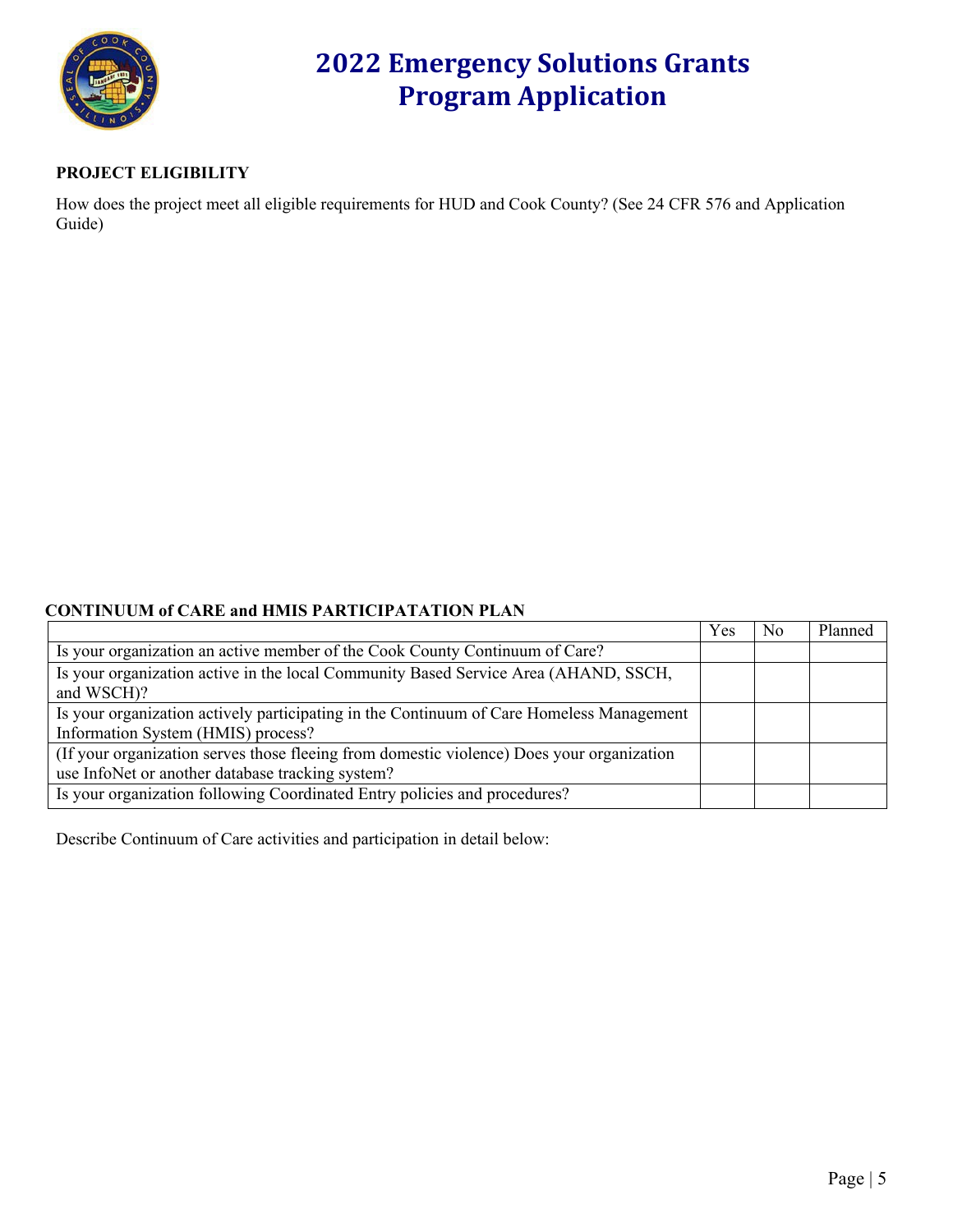

Describe the program's participation in Coordinated Entry (CE). If not currently partnering with CE, describe how your program will implement CE policies and procedures.

Describe how your program will operate using the principles of Housing First (low barriers to services and support that do not screen clients out of a program)

#### **LEVERAGING OTHER FUNDING**

Please describe any matching funds for the proposed project and how they are being used.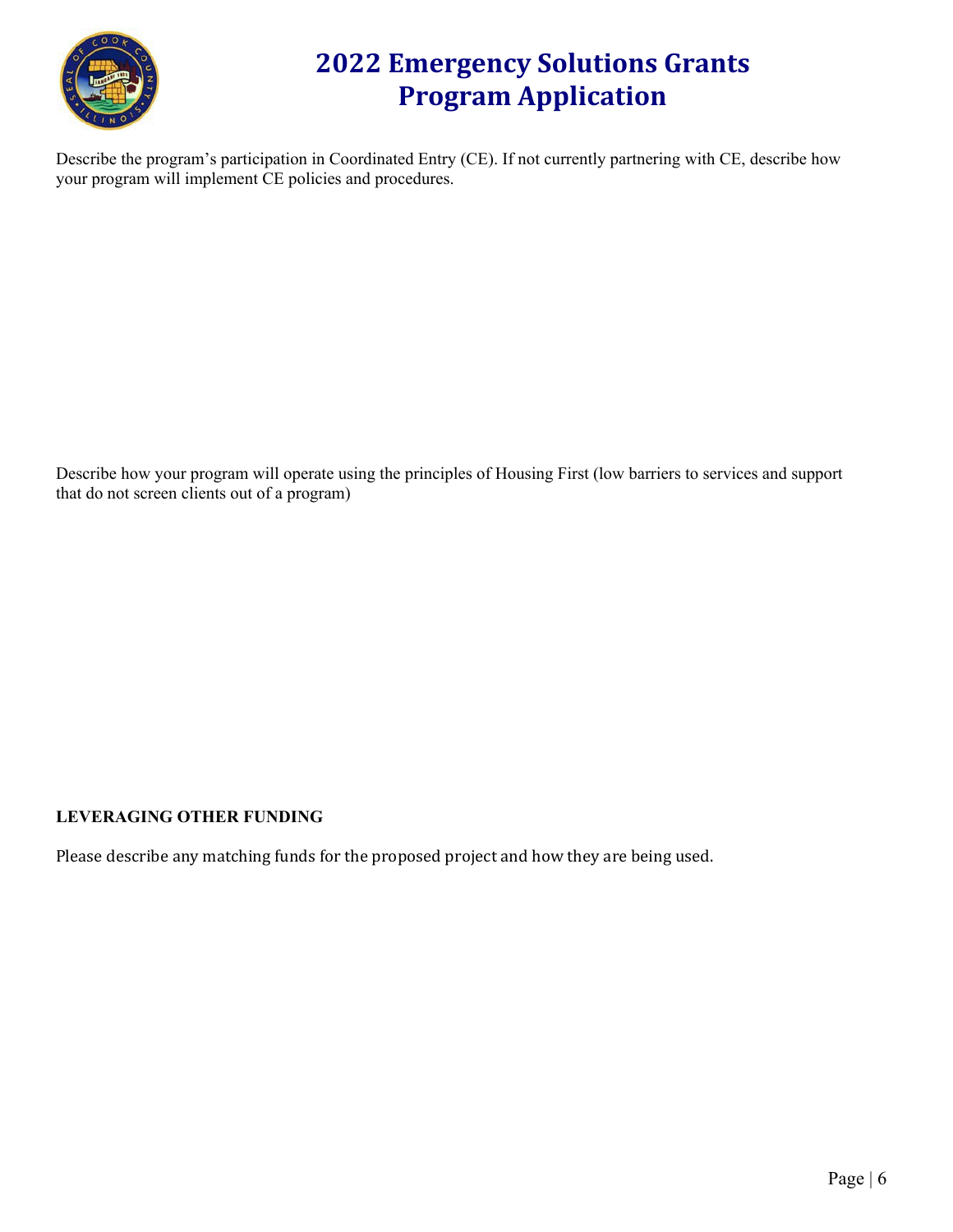

Please describe how this ESG funding will help you leverage future funding and/or how your agency will leverage other funds (public or private) over the long-term to support your efforts.

#### **CAPACITY**

Has your agency previously executed similar projects (whether with ESG or other funding)?

Yes | | No

If yes, please describe the project(s) previously completed and the outcome(s).

If not, please explain how you will successfully administer this program and execute the proposed project given that you have not previously executed similar efforts.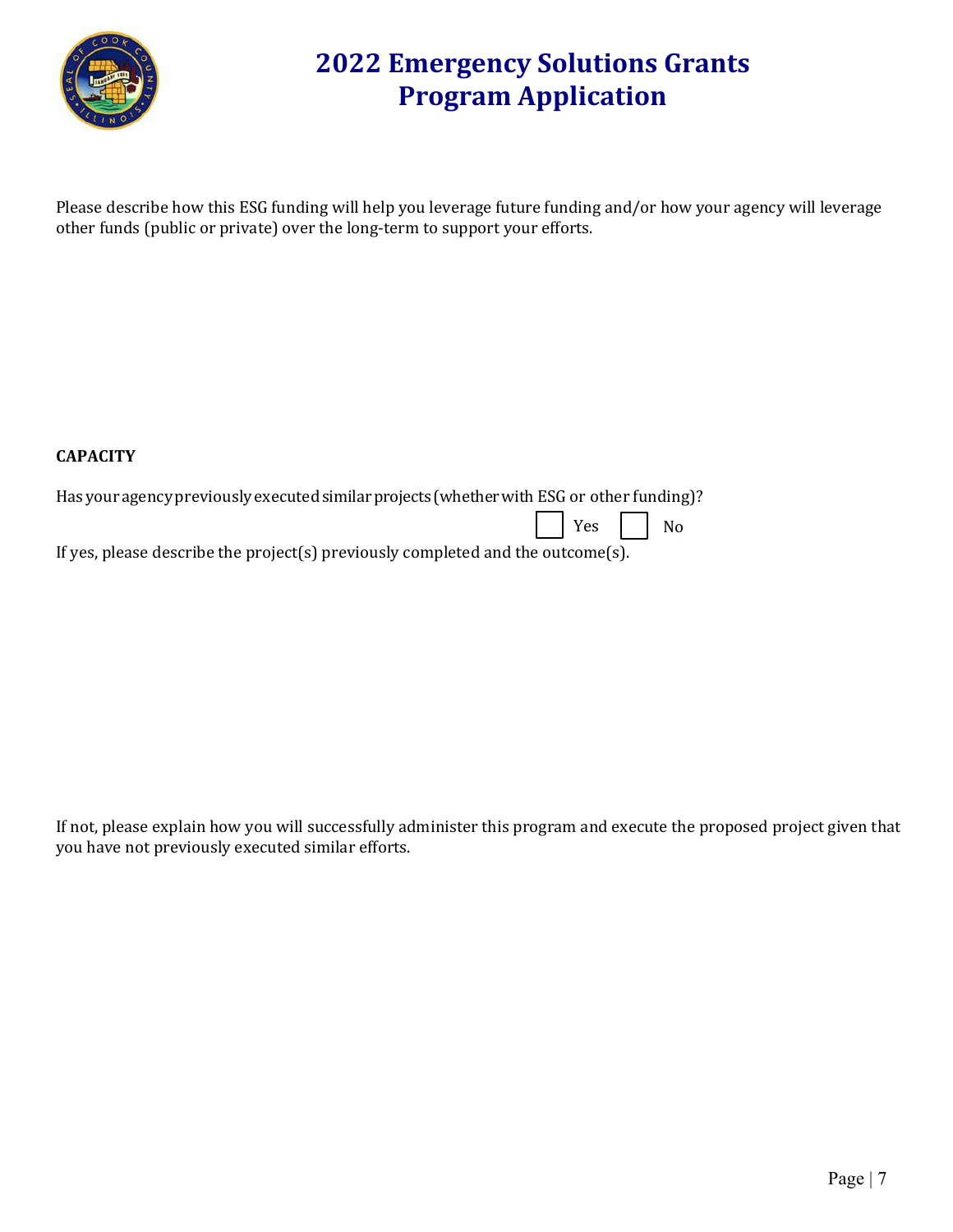

#### **COLLABORATION AND INNOVATION**

Does your agency's proposed project offer or support a plan for regional or sub-regional collaboration?

| Yes | $\overline{\rm No}$ |  |
|-----|---------------------|--|
|-----|---------------------|--|

If yes, please describe how your agency's efforts are related to regional or sub-regional collaboration.

Are you involved in an Alliance committee or team (which includes Built for Zero, Advocacy, Prevention/Diversion, Coordinated Entry, etc.)?

|--|--|--|

 $\Gamma$  No  $\Gamma$  No

If yes, please describe your involvement.

#### **Innovative (Creative) Nature of Proposal**

Does your agency's proposed project include innovative aspects?

Yes No

If yes, please describe the creative elements of yourproposal?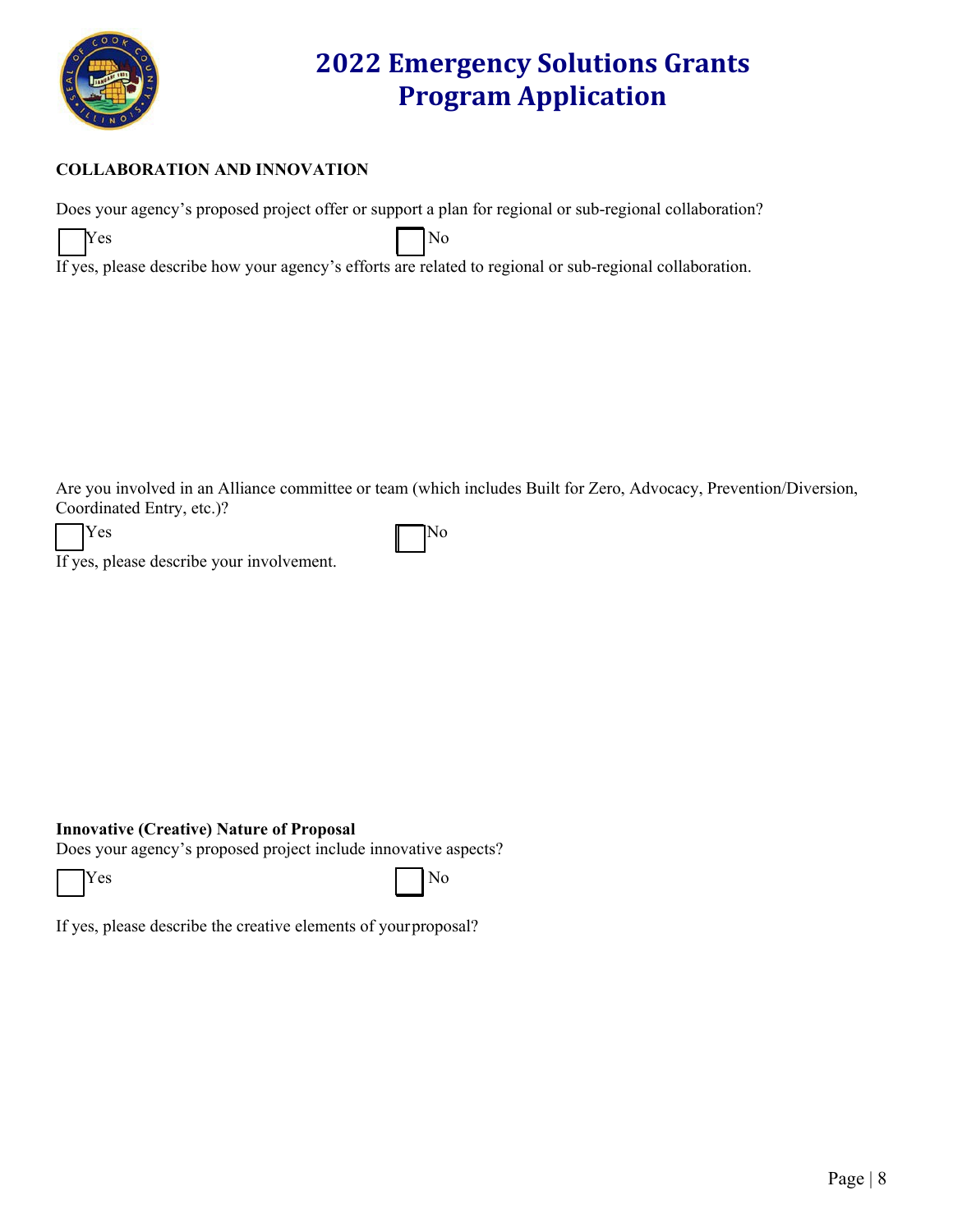

Please describe how any formerly or currently homeless person(s) function in policy or decision-making roles for the organization.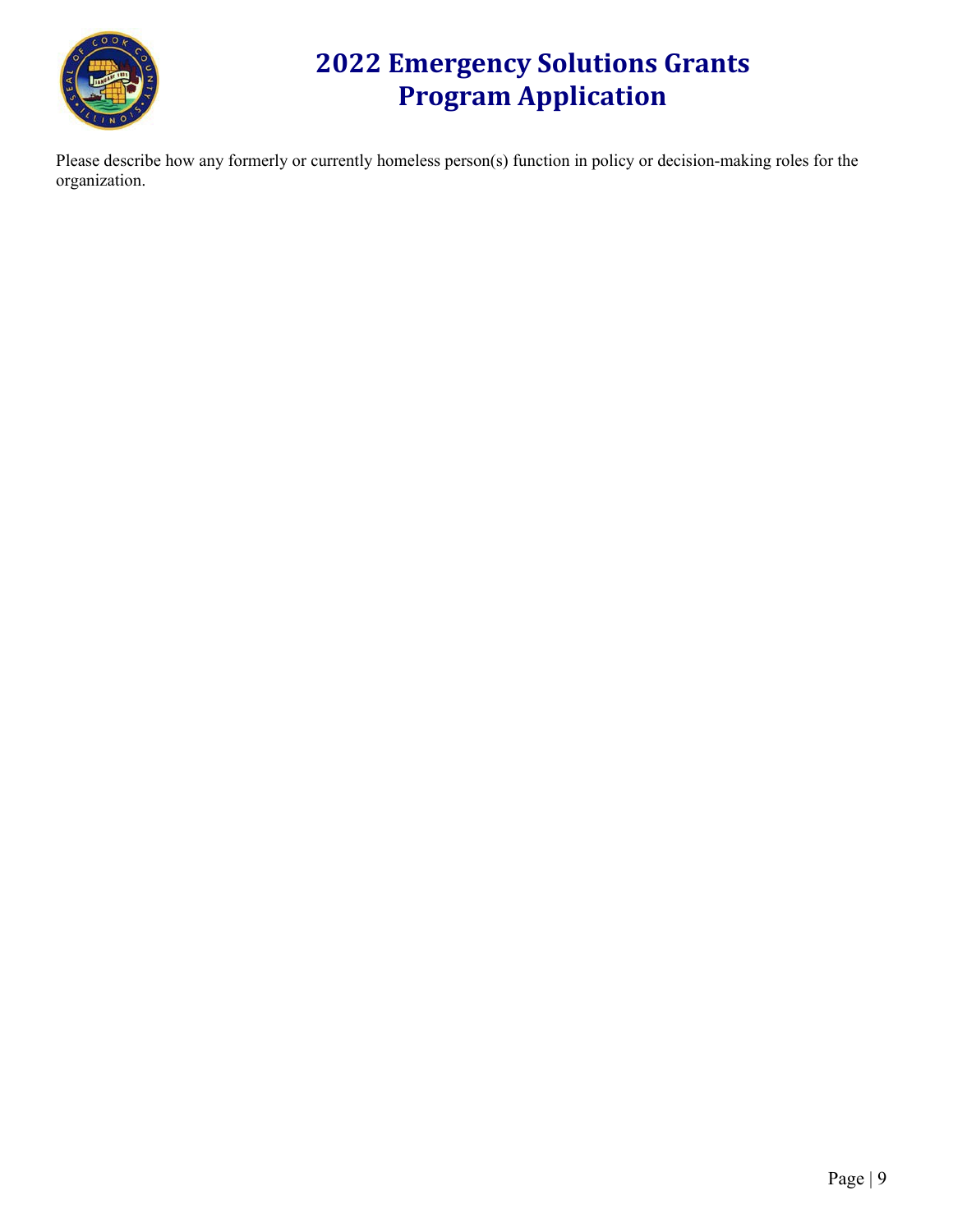

**Homeless Prevention Component** Check the boxes below to indicate activities that will be supported by the requested funding, and then briefly describe the specific proposed use of ESG **Homeless Prevention** funds. Be specific in the narrative area below if a portion of the funds are to go to intake workers or persons working directly to house clients. Specify in the narrative area how much of the grant is to be used for staff and how much for client financial assistance.



*\*Tenant Based Rental Assistance\**

**Brief description**: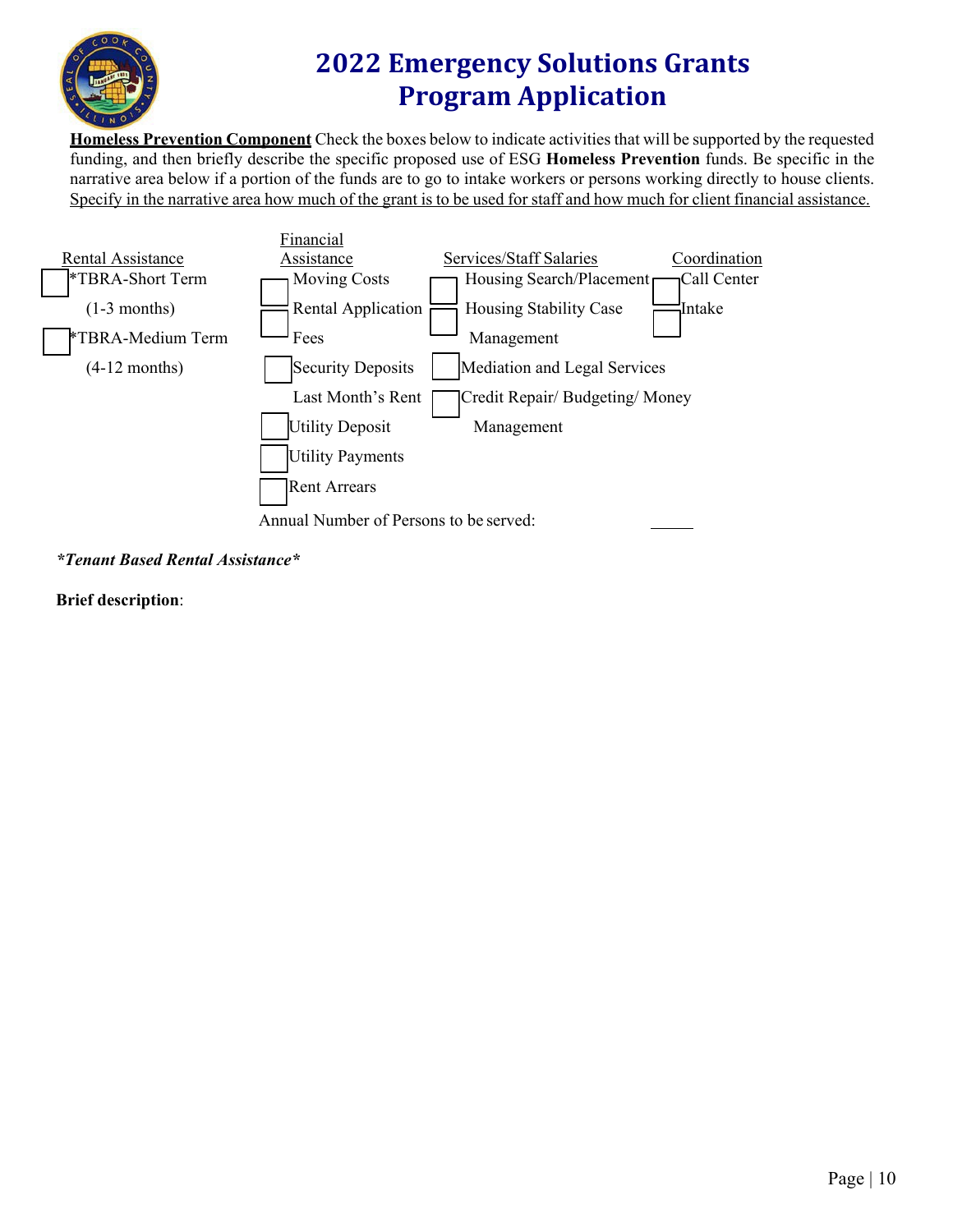

**Rapid Re-housing Component** Check the boxes below to indicate activities that will be supported by the requested funding, and then briefly describe the specific proposed use of ESG **Rapid Re-housing** funds. Be specific in the narrative area below if a portion of the funds are to go to intake workers or persons working directly to house clients. Specify how much in the narrative area of the grant is to be used for staff and how much for client financial assistance.





*\*Tenant Based Rental Assistance\**

**Brief description**: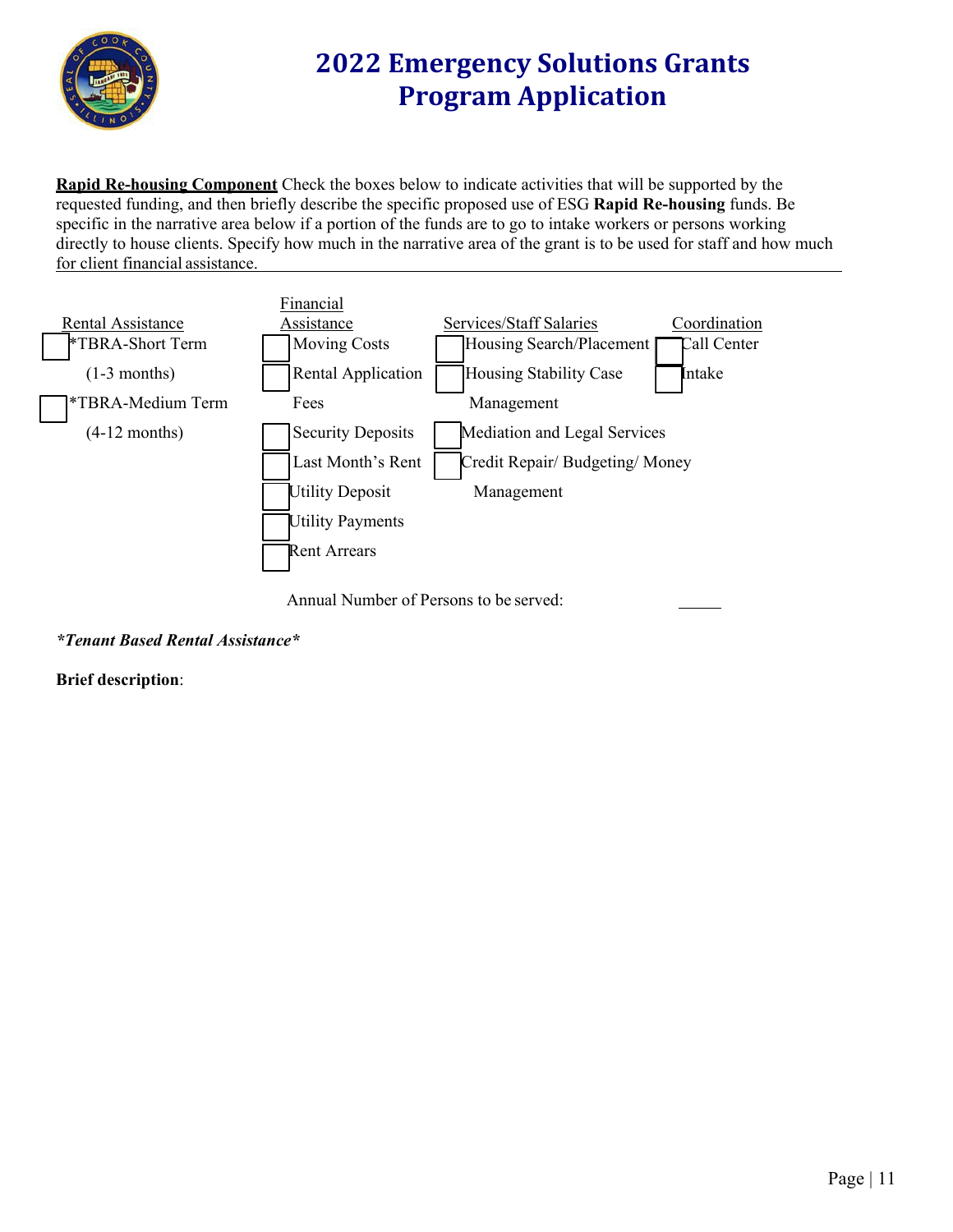

**HMIS Component** Check the boxes below to indicate activities that will be supported by the requested funding, and then briefly describe the specific proposed use of ESG **HMIS** funds. **Note: if applicant is a victims' services provider, you may apply for funds under this category and specify which data collection system you will be using.** Specify in the narrative below how much funding would be spent in eachactivity.

Staff salaries for operating and being trained to use HMIS (HMIS lead agency only)

Providing HMIS training and administering HMIS (HMIS lead agency only)

Establishing/operating comparable database (DV Providers only)

#### **Brief description**:

**Street Outreach Component** Check the boxes below to indicate activities that will be supported by the requested funding, and then briefly describe in the narrative below the specific proposed use of ESG **Street Outreach** funds.

| Services/Staff Salaries                | Coordination |
|----------------------------------------|--------------|
| Engagement                             | Intake       |
| Case Management                        | Call Center  |
| Transportation                         |              |
| Services for Special Needs Populations |              |

Annual Number of Persons to be served:

**Brief description**: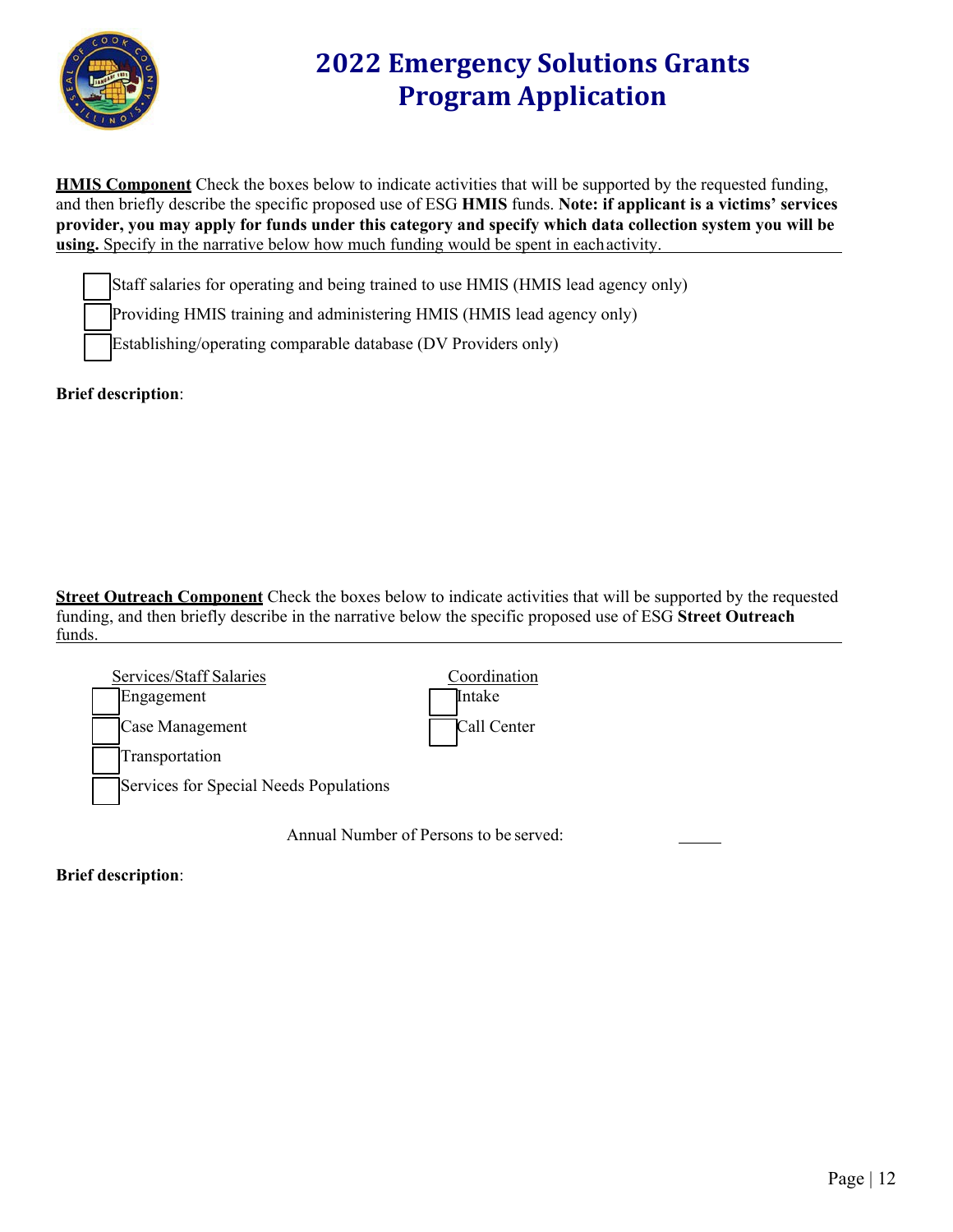

**Emergency Shelter Component** Check the boxes below to indicate activities that will be supported by the requested funding, and then briefly describe the specific proposed use of ESG **Emergency Shelter** funds. Specify in the narrative below how much funding would go toward shelter operations and how much would go toward staff salaries:



Annual Number of Persons to be served:

#### **Brief description**:

#### **Shelter Type**

Enter the annual number of persons served in Emergency Shelter by shelter type that will be housed at least partly through the support of ESG funds:

Barracks (i.e. Open sleeping areas, gymnasiums) Group/large house Scattered site apartment Single family detached house Single room occupancy Hotel/motel Other (describe)

Total number of beds to be available per night by the shelter provider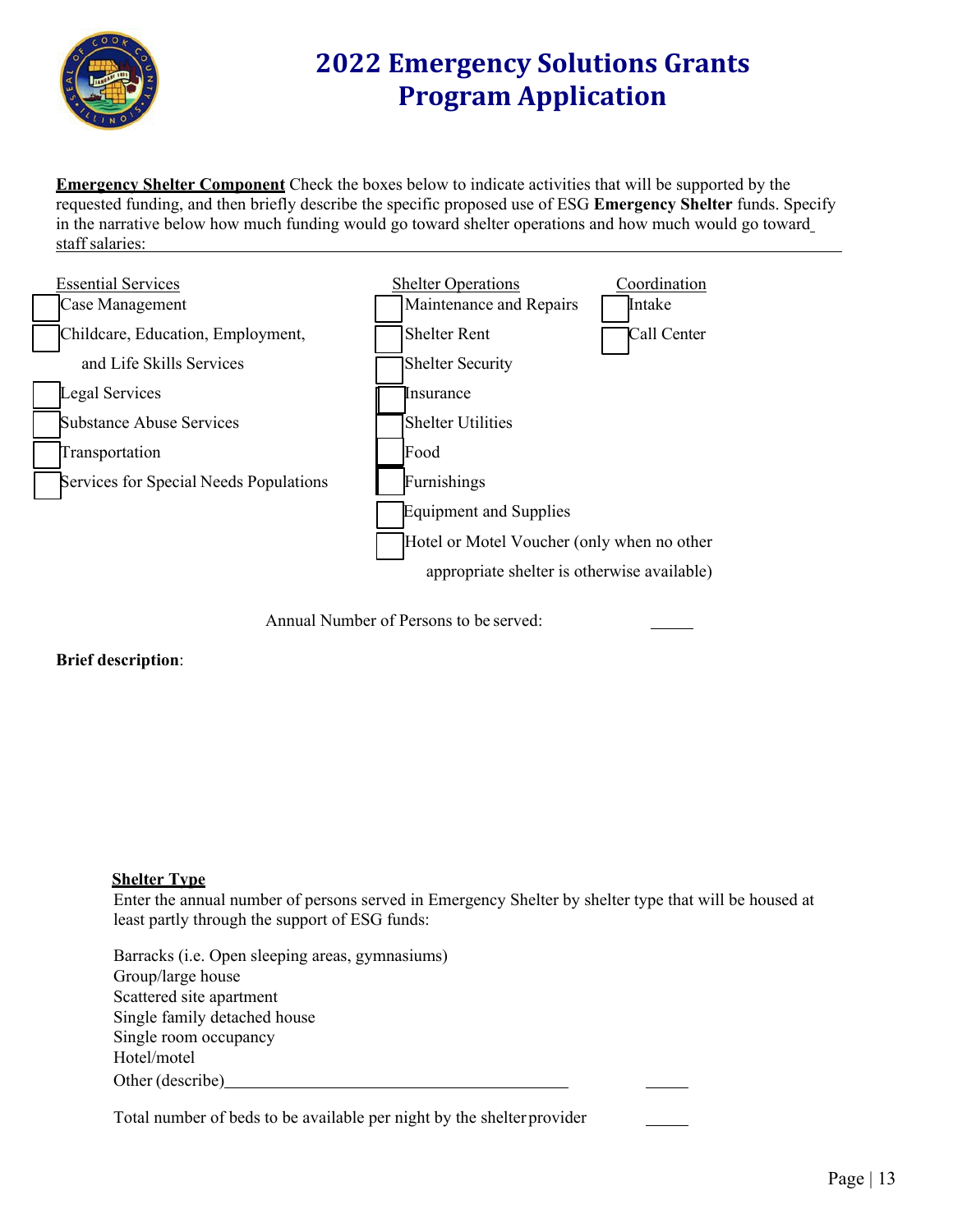

**The questions on the next three pages relate to ALL ESG Components for which the applicant is requesting funding (attach additional pages if needed when providing your answers).**

**Specific Anticipated Accomplishments:** (Please incorporate quantitative and qualitative measures. For returning applicants, you are encouraged to highlight any anticipated changes from the prior year. If you are applying for multiple components, please specify your anticipated accomplishments for each component.)

#### **Subpopulations to be Served by ESG Funding:**

Enter the annual number of persons anticipated to be served who are identified by the characteristics of the Homeless Subpopulation groups below:

Chronically Homeless\* Veterans\* Persons with HIV/AIDS Victims of Domestic Violence Unaccompanied Youth

\* Targets of the Sub-Cook Zero (formerly Zero: 2016) Campaign

#### **Total (sheltered, unsheltered, persons served under prevention, etc.) to be Served:**

Enter the annual number anticipated to be served through ESG funds:

Total number of persons Total number of households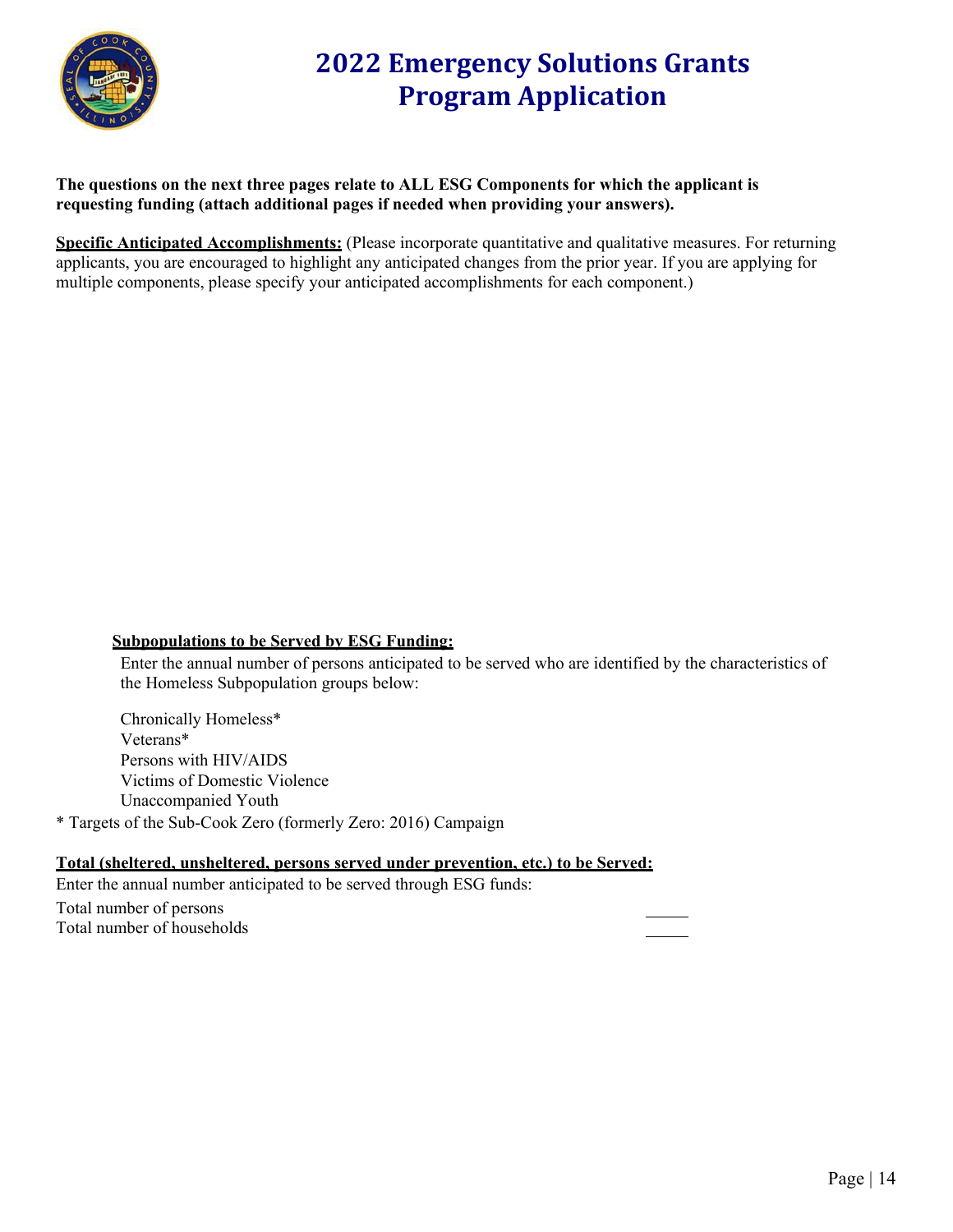

#### **PROJECT COMPLETION SCHEDULE**

*Please provide a detailed timeline outlining specific plans for completing this project within 12 months from October 1, 2022 the start of the Program Year. Include all activities your agency plans on undertaking in conjunction with ESG funds.*

| MONTH 1 (October 2022) |
|------------------------|
|                        |
| MONTH <sub>2</sub>     |
|                        |
|                        |
| MONTH 3                |
|                        |
| MONTH 4                |
|                        |
|                        |
| MONTH 5                |
|                        |
| MONTH 6                |
|                        |
|                        |
| MONTH 7                |
|                        |
|                        |
| MONTH 8                |
|                        |
|                        |
| MONTH 9                |
|                        |
| MONTH 10               |
|                        |
|                        |
| $\rm{MONTH}$ 11        |
|                        |
| MONTH 12               |
| PROJECT COMPLETE       |
|                        |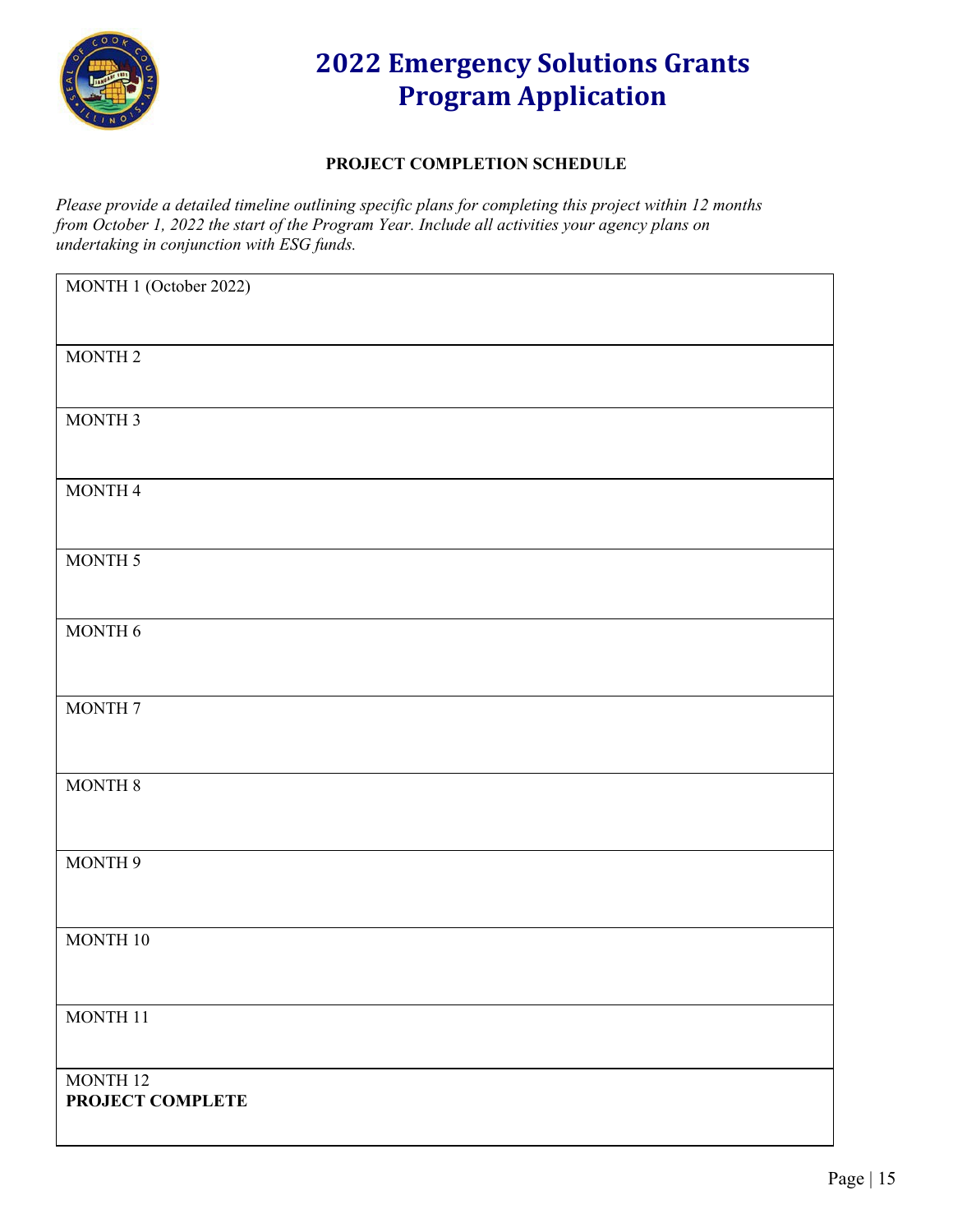

#### **PROPOSED PROJECT BUDGET**

#### **STAFF SALARIES (6 Person Limit)**

| <b>Position</b>       | Component<br>Number* | (A)<br><b>Annual Salary</b> | <b>(B)</b><br>% of time<br>spent on<br>project | (A)<br>multiplied<br>by $(B)$<br><b>Salary</b><br>allocated<br>for project | <b>Salary</b><br><b>ESG</b><br><b>Portion</b> | Project<br><b>Match</b> |
|-----------------------|----------------------|-----------------------------|------------------------------------------------|----------------------------------------------------------------------------|-----------------------------------------------|-------------------------|
|                       |                      |                             |                                                |                                                                            |                                               |                         |
|                       |                      |                             |                                                |                                                                            |                                               |                         |
|                       |                      |                             |                                                |                                                                            |                                               |                         |
|                       |                      |                             |                                                |                                                                            |                                               |                         |
|                       |                      |                             |                                                |                                                                            |                                               |                         |
|                       |                      |                             |                                                |                                                                            |                                               |                         |
|                       |                      |                             |                                                |                                                                            |                                               |                         |
|                       |                      |                             |                                                |                                                                            |                                               |                         |
|                       |                      |                             |                                                |                                                                            |                                               |                         |
|                       |                      |                             |                                                |                                                                            |                                               |                         |
|                       |                      |                             |                                                |                                                                            |                                               |                         |
|                       |                      |                             |                                                |                                                                            |                                               |                         |
| <b>TOTAL SALARIES</b> |                      |                             |                                                |                                                                            |                                               |                         |

\*Please indicate (1) for Homeless Prevention, (2) for Rapid Rehousing, (3) for Street Outreach, (4) for Emergency Shelter, and/or (5) for HMIS after each position. A position may carry out multiple components. Please list one position staff per component per line. (A staff person may be repeated on more than one line if they are being funded to carry out more than one component.) **Failure to indicate component number after position may result in positions not being funded.**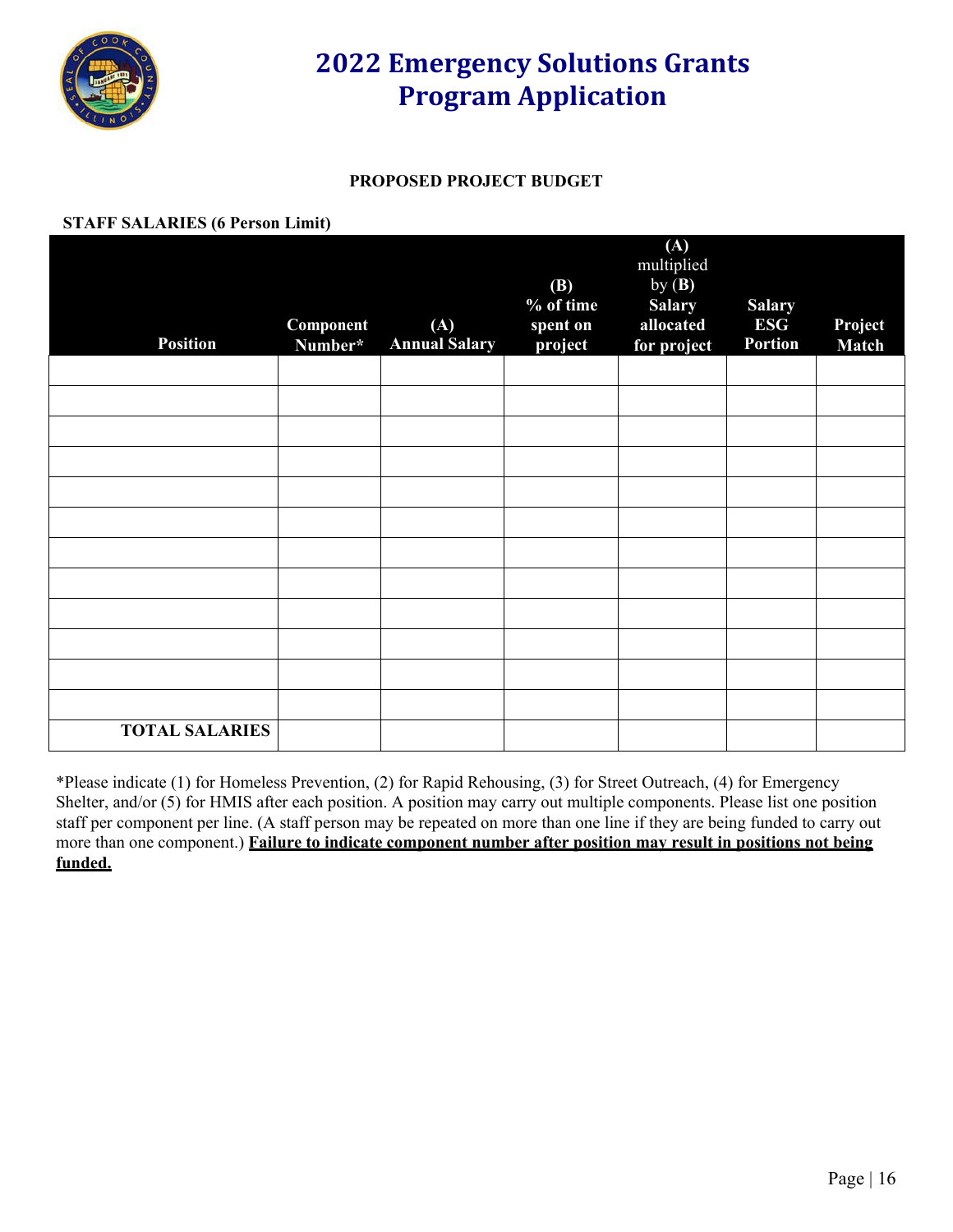

#### **LINE-ITEM BUDGET**

| <b>Homeless Prevention Component</b>                                                                                 | <b>ESG Funds</b> | <b>Matching Funds</b> | <b>TOTAL</b> |
|----------------------------------------------------------------------------------------------------------------------|------------------|-----------------------|--------------|
| Housing Relocation and<br><b>Stabilization Services (Salaries)</b>                                                   |                  |                       |              |
| <b>Tenant Based Rental Assistance</b><br>$(I^{st}$ -3 <sup>rd</sup> months)<br><b>Short Term</b>                     |                  |                       |              |
| <b>Tenant Based Rental Assistance</b><br>Medium Term $(4th-12th months)$                                             |                  |                       |              |
| Coordination: Call Center                                                                                            |                  |                       |              |
| Moving Financial Assistance:<br>Moving, Security Deposit, Last<br>Month's Rent, Rental<br>Applications, Moving Costs |                  |                       |              |
| <b>Utility Financial Assistance:</b><br>Utility Deposits, Payments, and                                              |                  |                       |              |
| Other Financial Assistance: Rent<br>Arrears                                                                          |                  |                       |              |
| <b>Total Component Activities</b>                                                                                    |                  |                       |              |
|                                                                                                                      |                  |                       |              |
|                                                                                                                      |                  |                       |              |
| <b>Rapid Rehousing Component</b>                                                                                     | <b>ESG Funds</b> | <b>Matching Funds</b> | <b>TOTAL</b> |
| Housing Relocation and<br><b>Stabilization Services (Salaries)</b>                                                   |                  |                       |              |
| <b>Tenant Based Rental Assistance</b><br>$(I^{st}$ -3 <sup>rd</sup> months)<br><b>Short Term</b>                     |                  |                       |              |
| <b>Tenant Based Rental Assistance</b><br>Medium Term $(4th-12th months)$                                             |                  |                       |              |
| Coordination: Call Center                                                                                            |                  |                       |              |
| Moving Financial Assistance:<br>Moving, Security Deposit, Last<br>Month's Rent, Rental<br>Applications, Moving Costs |                  |                       |              |
| <b>Utility Financial Assistance:</b><br>Utility Deposits, Payments, and                                              |                  |                       |              |
| Other Financial Assistance: Rent<br>Arrears                                                                          |                  |                       |              |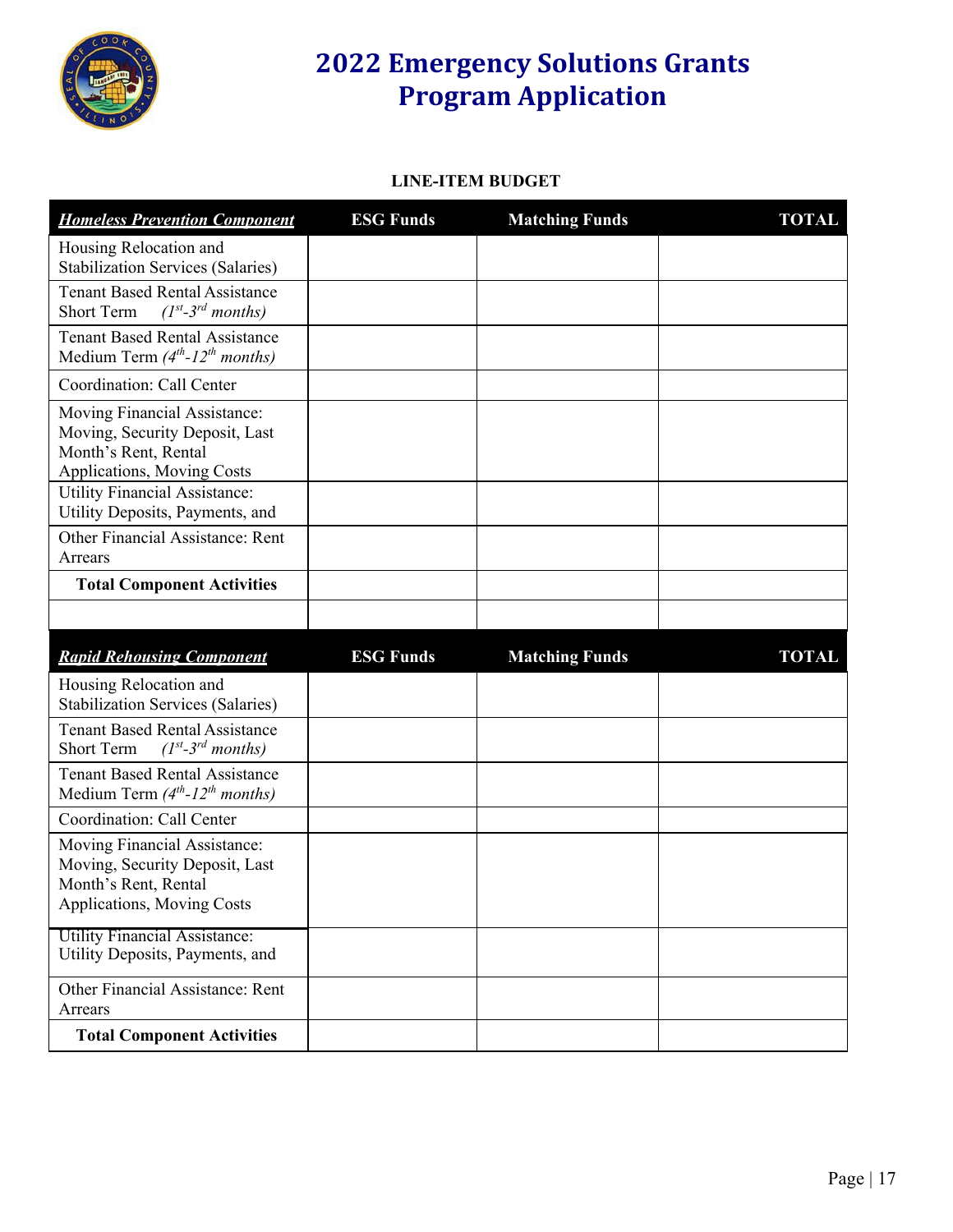

| <b>HMIS/Data Tracking</b>                                                                            | <b>ESG Funds</b> | <b>Matching Funds</b> | <b>TOTAL</b> |
|------------------------------------------------------------------------------------------------------|------------------|-----------------------|--------------|
| <b>Staff Salaries for Operating HMIS</b>                                                             |                  |                       |              |
| Receiving HMIS Training (salary,<br>transportation, etc.)                                            |                  |                       |              |
| HMIS Administration and<br>Providing Training (salary,<br>transportation, etc.)                      |                  |                       |              |
| Establishing/operating similar<br>database (Victim providers only)                                   |                  |                       |              |
| <b>Total Component Activities</b>                                                                    |                  |                       |              |
|                                                                                                      |                  |                       |              |
| <b>Street Outreach</b>                                                                               | <b>ESG Funds</b> | <b>Matching Funds</b> | <b>TOTAL</b> |
| <b>Staff Salaries</b>                                                                                |                  |                       |              |
| Transportation                                                                                       |                  |                       |              |
| Coordination: Call Center                                                                            |                  |                       |              |
| <b>Total Component Activities</b>                                                                    |                  |                       |              |
|                                                                                                      |                  |                       |              |
| <b>Emergency Shelter</b>                                                                             | <b>ESG Funds</b> | <b>Matching Funds</b> | <b>TOTAL</b> |
| <b>Staff Salaries (Direct staff services</b><br>only)                                                |                  |                       |              |
| Transportation                                                                                       |                  |                       |              |
| <b>Shelter Operations: Maintenance</b><br>and Repairs, Security Costs,<br>Insurance, Utilities, Rent |                  |                       |              |
| Food, Furnishings, Equipment,<br>and Supplies                                                        |                  |                       |              |
| Hotel or Motel Vouchers                                                                              |                  |                       |              |
| Coordination: Call Center                                                                            |                  |                       |              |
| <b>Total Component Activities</b>                                                                    |                  |                       |              |
| <b>Grand Total (All Component</b><br>Activities and Total Match)                                     |                  |                       |              |

**\*Fields above do not calculate\***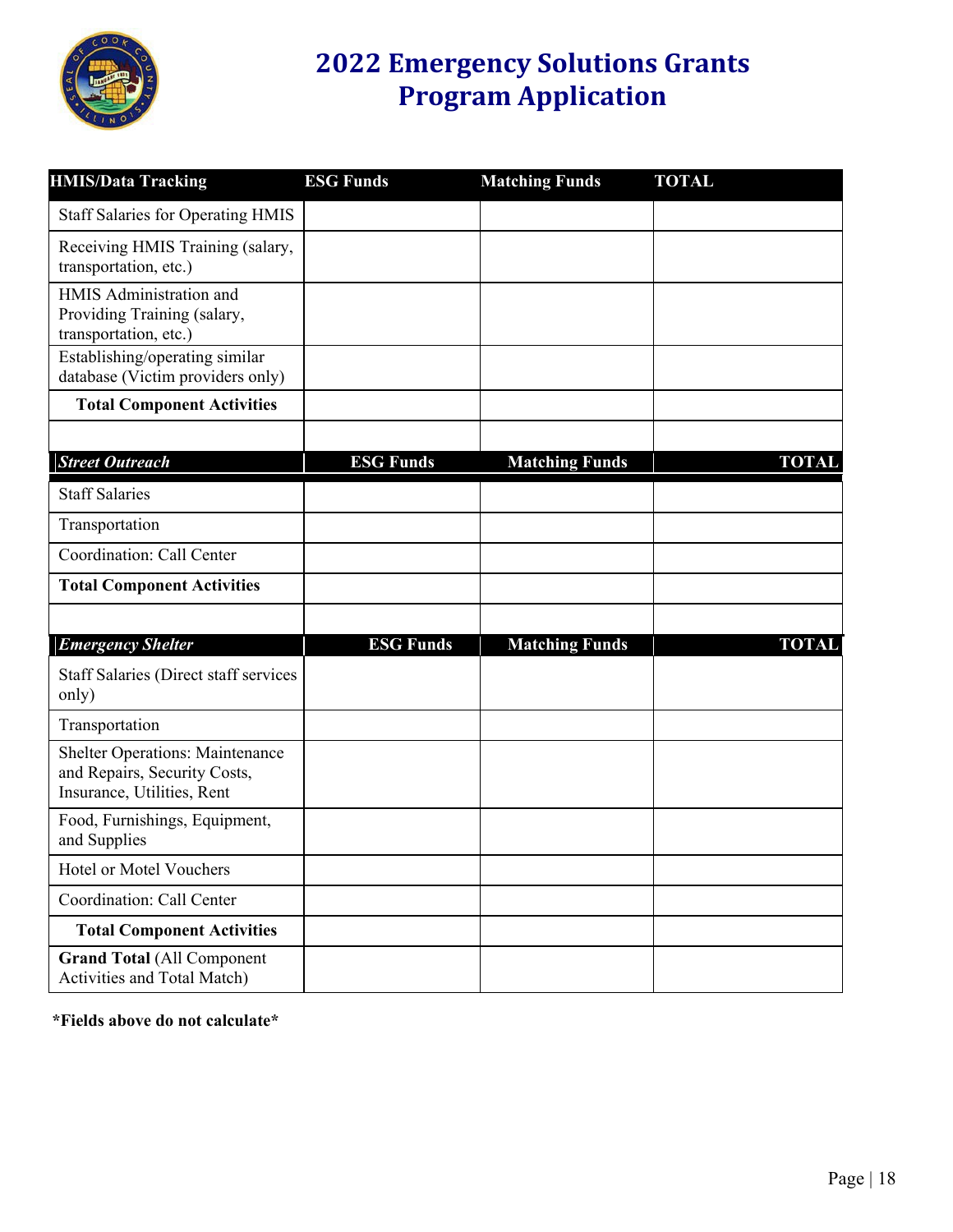

Please describe any other funding you currently receive from other departments or agencies of Cook County. If you do receive other Cook County funding, please indicate whether that funding supports the activity(s) you are applying for in this ESG application.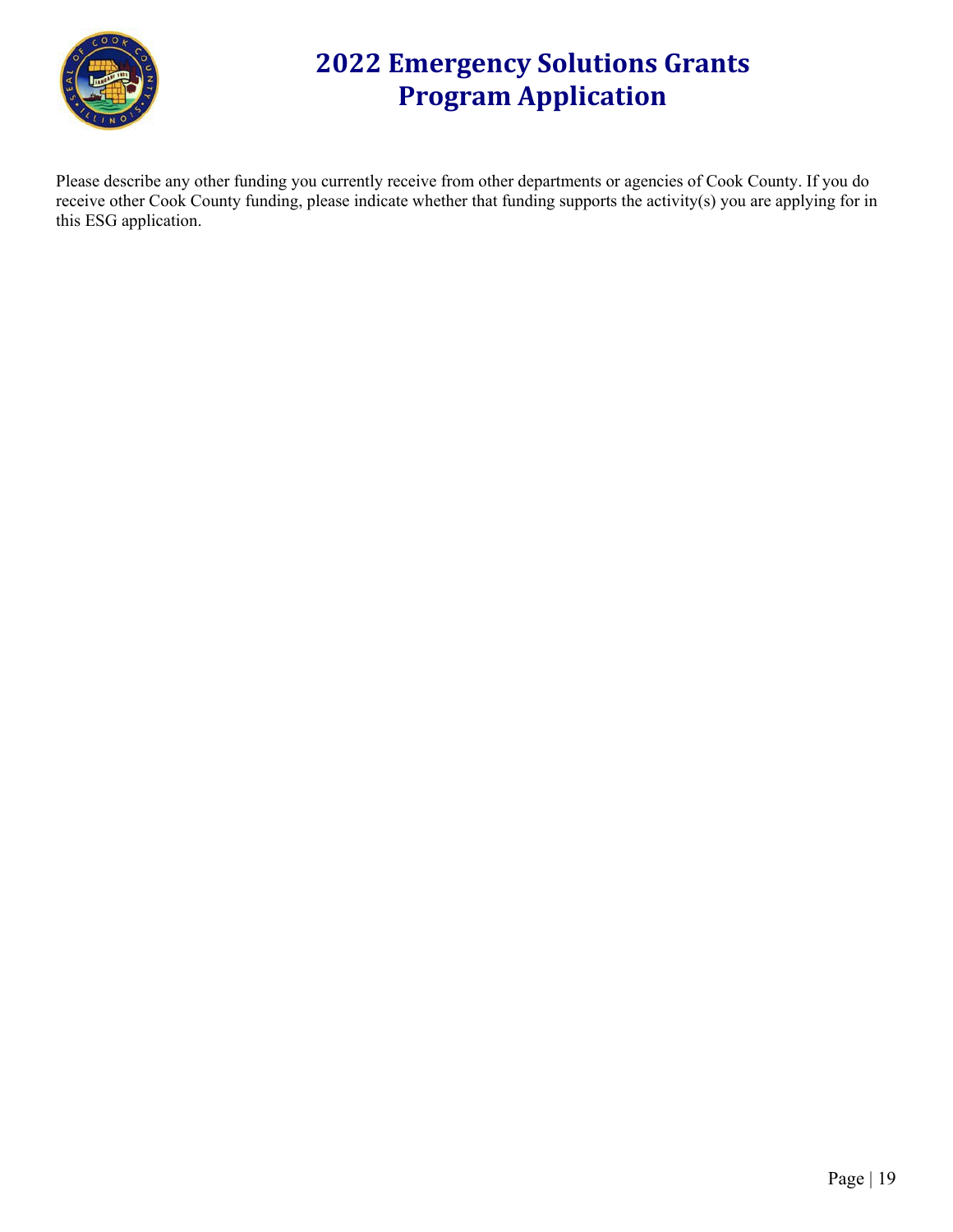

#### **APPLICATION RESOLUTION AND CERTIFICATION**

#### **Instructions**

A sample of the authorizing resolution is included in this application. The person signing the application must be the same person authorized by the resolution.

The resolution must be adopted by your governing body and a **certified** copy submitted with the application. A sample form for certification by non-municipal agencies is included.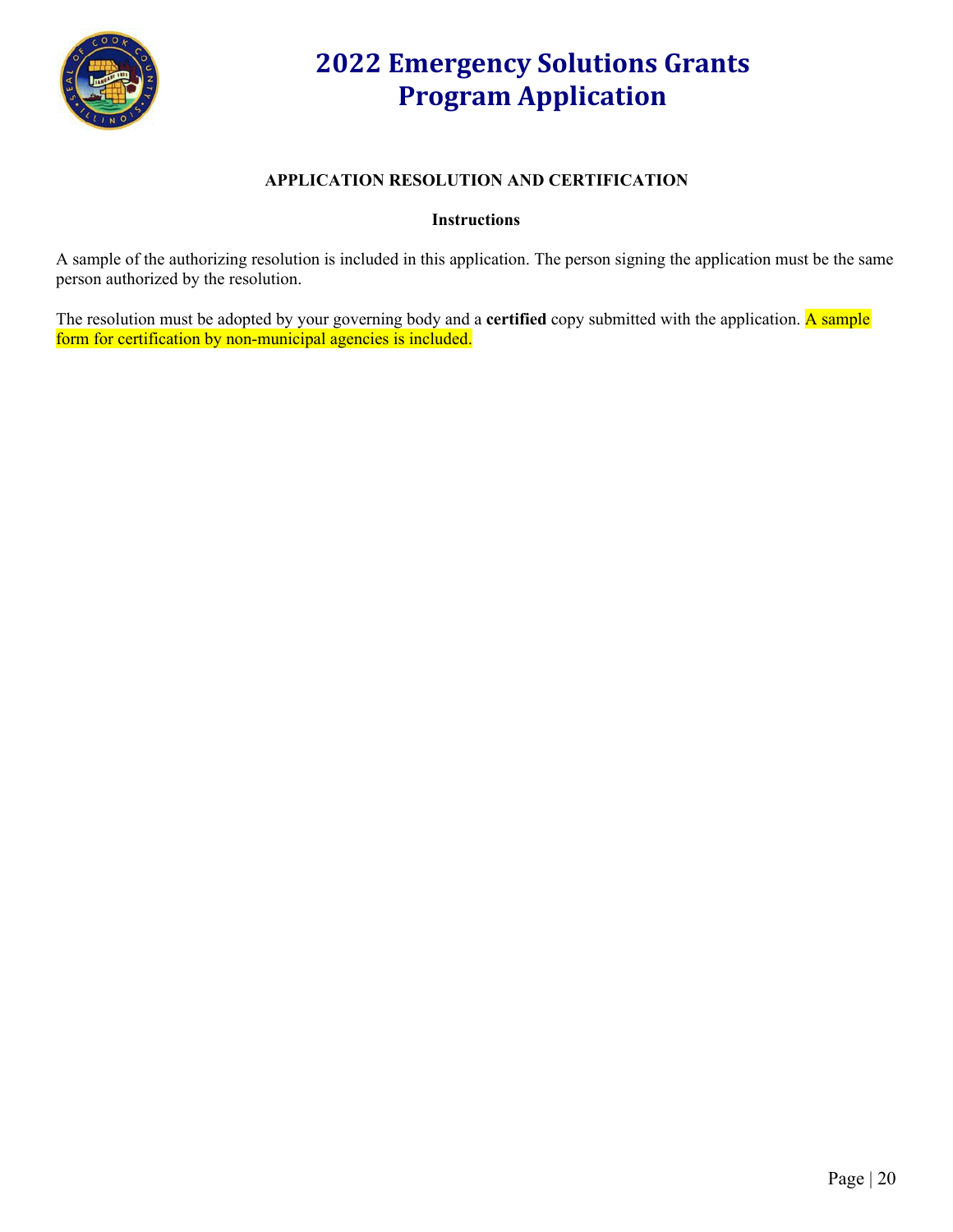

#### **FORM A: SAMPLE RESOLUTION Not-for-Profit Organization/Non-Municipal Agency**

NOW, THEREFORE BE IT RESOLVED by the Board of Directors of *(insert organization name)* as follows:

Section 1. That a Request is hereby made to the County of Cook, Illinois for Emergency Solutions Grant ("ESG") funds for Program Year 2022 in the amount of \$\_\_\_\_\_\_\_\_\_\_\_\_\_\_\_\_for the following project(s):

Project: Samount: Samount: Samount: Samount: Samount: Samount: Samount: Samount: Samount: Samount: Samount: Samount: Samount: Samount: Samount: Samount: Samount: Samount: Samount: Samount: Samount: Samount: Samount: Samoun

as identified in *(insert organization name)*'s ESG 2022 Program Year application.

Section 2. That the *(insert position title of person signing the application)* is hereby authorized to sign the application and various forms contained therein, make all required submissions, and do all things necessary to complete the application for the funds requested in Section 1 of this Resolution, a copy of which application is on file with the Secretary.

Dated this \_\_\_\_\_\_\_\_\_\_\_\_\_ day of 2022

By:

Print Name – Chairman/President Signature - Chairman/President

Attest:

Print Name – Board Secretary Signature – Board Secretary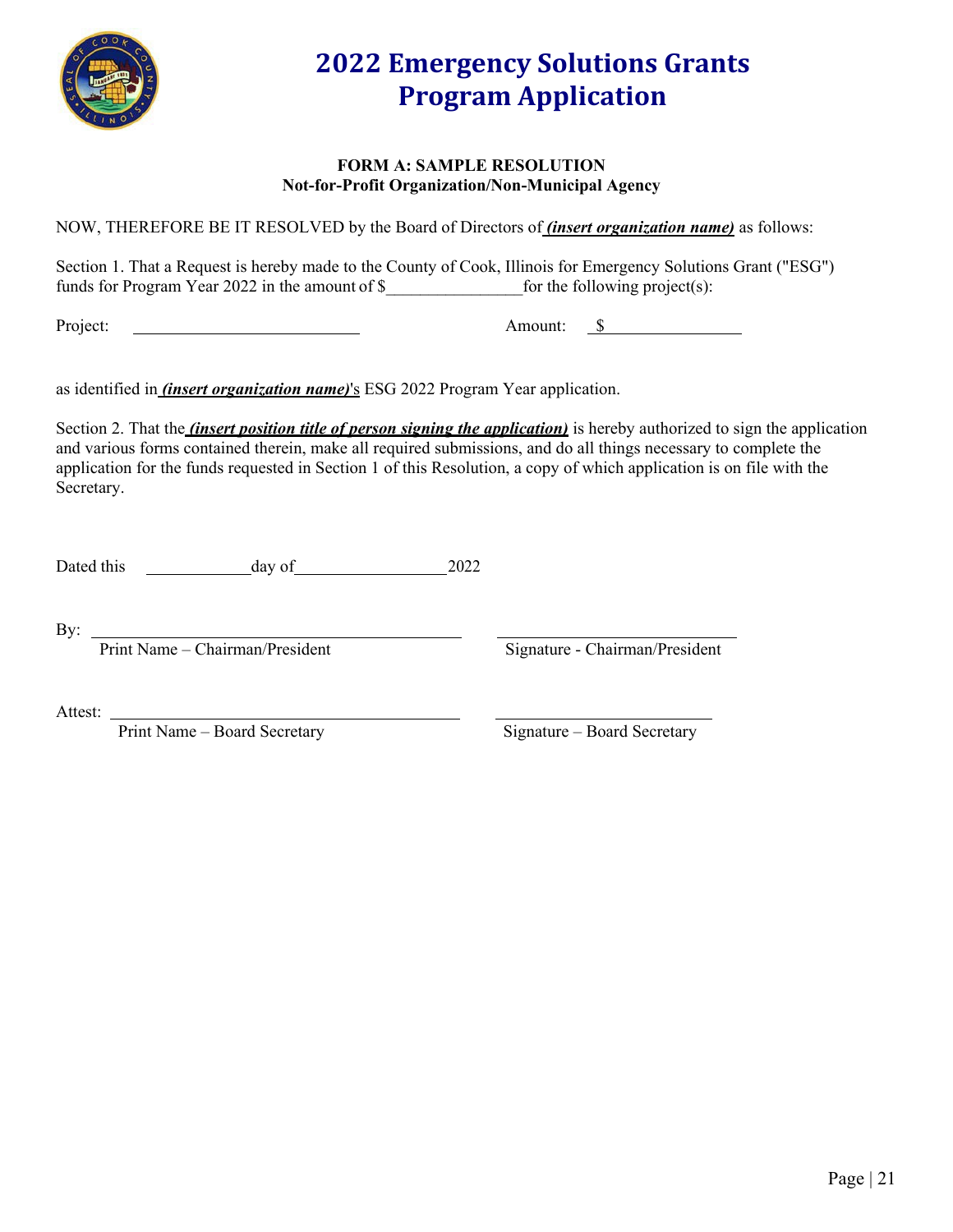

#### **FORM B: SAMPLE CERTIFICATION Not-for-Profit Organization/Non-Municipal Agency**

The undersigned Duly Qualified and Acting Secretary of the Board of Directors of (*insert organization name)* hereby certifies that the attached Resolution authorizing execution of the Application for the County of Cook, Illinois' 2022 Emergency Solutions Grant ("ESG") Program Year is a true and correct copy of said Resolution as passed by the Board of Directors of *(insert organization name)* on (*insert Board meeting date),* which Resolution is still in full force and effect.

Dated this day of 2022

Attest:

Print Name – Board Secretary Signature – Board Secretary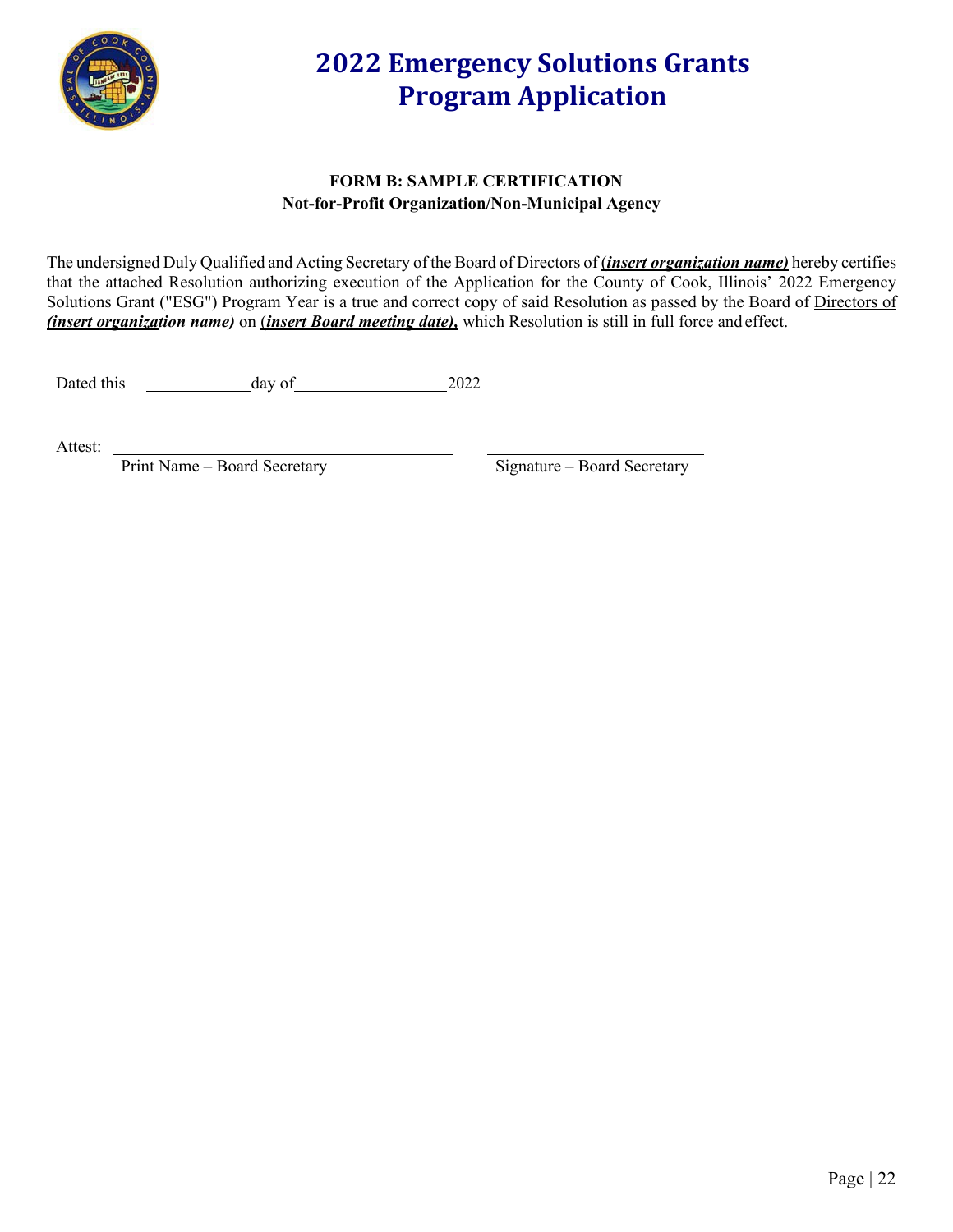

#### **FORM C: ESTIMATED MATCHING FUNDS CERTIFICATION**

Matching funds are defined as any local, county, state, federal (other than ESG) or private funds used in conjunction with ESG funds to implement a proposed project. This form must be filled out to document matching funds entered on the budget pages of this application.

**Note:** Cook County ESG requires a dollar-for-dollar match.

1. Amount of Matching Funds to Assist Project

2. Source(s) of Matching Funds to Assist Project

3. Timetable of Availability of Matching Funds

4. Designated Use of Matching Funds

An authorized official of the applicant must certify the availability of the above matching funds by signing in the designated area below. The organization's seal is also required, if available. If there is no seal, please note thatbelow.

Dated this day of 2022

By:

Print Name – Authorized Official Signature – Authorized Official

Title of Authorized Official

Attest:

Print Name – Board Secretary Signature- Board Secretary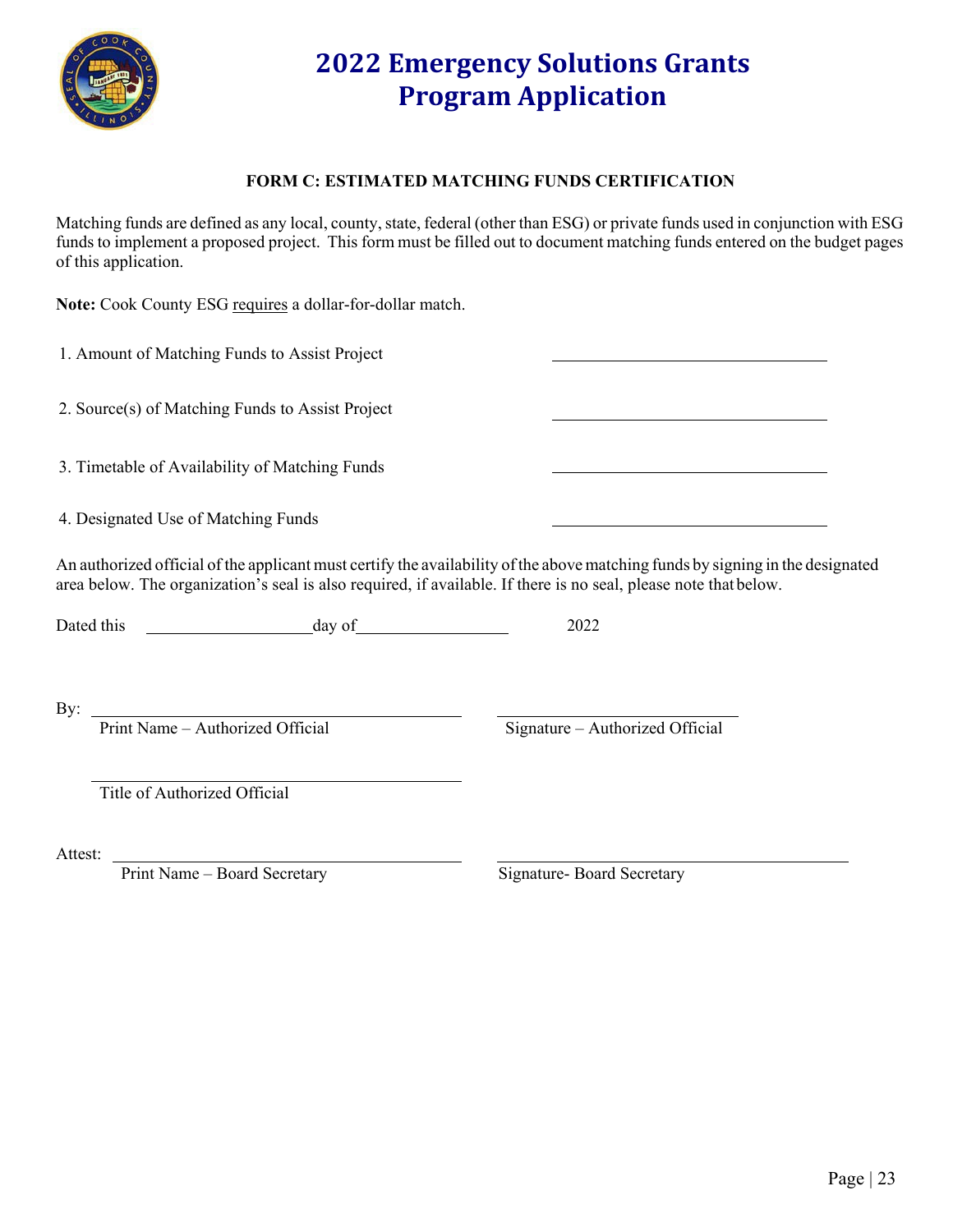

#### **FORM D: RACIAL EQUITY INFORMATION**

Please answer the following question and complete the table below.

How is your organization and/or this project advancing racial equity?

Please complete the following table with demographic data on your Board, staff and clients/beneficiaries.

| <b>RACE</b>                                      | Number of Board<br><b>Members</b> | <b>Number of Staff</b><br><b>Members</b> | Number of<br><b>Clients/Beneficiaries</b> |
|--------------------------------------------------|-----------------------------------|------------------------------------------|-------------------------------------------|
| White                                            |                                   |                                          |                                           |
| <b>Black or African American</b>                 |                                   |                                          |                                           |
| American Indian or Alaska Native                 |                                   |                                          |                                           |
| Asian                                            |                                   |                                          |                                           |
| <b>Native Hawaiian or Other Pacific Islander</b> |                                   |                                          |                                           |
| Some other race                                  |                                   |                                          |                                           |
| Two or more races                                |                                   |                                          |                                           |
|                                                  |                                   |                                          |                                           |
| <b>ETHNICITY</b>                                 |                                   |                                          |                                           |
| <b>Hispanic or Latino</b>                        |                                   |                                          |                                           |
| Not Hispanic or Latino                           |                                   |                                          |                                           |